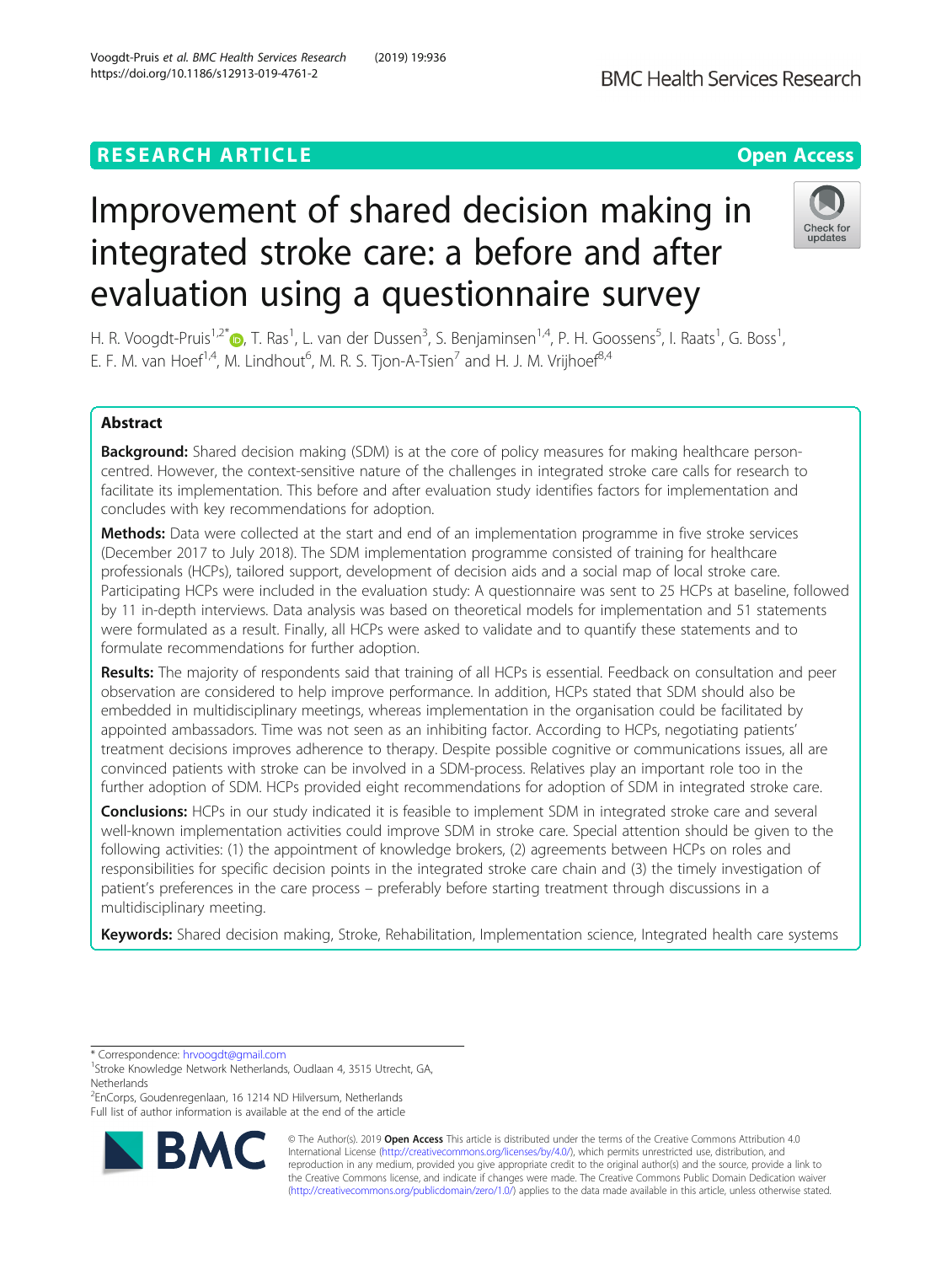## Background

The importance of shared decision making (SDM) is becoming recognised, not only for ethical reasons and respecting the autonomy of the patient, but also for balancing the benefits of treatment against the risks, costs and harm [\[1](#page-13-0)]. SDM has been defined as: 'an approach where clinicians and patients share the best available evidence when faced with the task of making decisions, and where patients are supported to consider options, to achieve informed preferences" [\[2](#page-13-0)]. Research has underlined the positive outcomes of SDM in terms of benefits for patients, including improved understanding, satisfaction, trust, treatment adherence and health outcomes [[3\]](#page-13-0). In addition, SDM can result in benefits for the healthcare system such as improved satisfaction among HCPs and optimum resource utilisation [\[4](#page-13-0)]. Nevertheless, the evidence for the effects of SDM interventions is still inconclusive because the certainty of the evidence is low or very low [\[5](#page-13-0)] and further research on implementation strategies is needed. Multifaceted implementation strategies among HCPs, their organisations and patients to deal with barriers and facilitators for change can improve SDM in clinical practice. Examples of barriers to practising SDM in clinical settings include negative attitudes towards SDM, lack of familiarity with SDM, insufficient explanations during consultation and a lack of resources  $[6, 7]$  $[6, 7]$  $[6, 7]$  $[6, 7]$  $[6, 7]$ . Facilitators of SDM include motivated HCPs, the perceived benefits of SDM, adequate consultation time, engagement of various team members  $[4, 8]$  $[4, 8]$  $[4, 8]$  $[4, 8]$  $[4, 8]$ . Implementation programmes for SDM include several activities assisting the abovementioned facilitators. Examples are tapping into motivations to engage with SDM, providing training with role play, aiming for quality improvement and monitoring outcomes, using local facilitators, using SDM tools that are tailored to the setting, creating mapping tools to help understand how care pathways can support SDM and where the decision points are [\[5](#page-13-0)].

Although SDM has proved to be beneficial in terms of health outcomes when implemented under controlled conditions, practising SDM could become complex in integrated stroke care [[9](#page-13-0)–[11](#page-13-0)]. After a stroke, patients receive integrated care in collaborative networks of healthcare and social care providers. In the Netherlands, integrated stroke care is organised in stroke services; regional networks of providers working together during the acute, rehabilitation and chronic phases of stroke care. Stroke services aim to deliver coherent and patient-centred, integrated care. About 70% of patients are discharged from hospital back home; about 20% are referred to rehabilitation centres or nursing homes. Patients face several decision points about treatment options and the setting in which care takes place  $[12, 13]$  $[12, 13]$  $[12, 13]$  $[12, 13]$ . In addition, strokes can limit patients' understanding of complex information about care options and their anticipated outcomes, consequently impeding patient participation in the decision-making process  $[14]$  $[14]$  $[14]$ . Cognitive problems in patients with stroke (such as memory problems, a poor understanding of the condition or the inability to judge adequately) may hamper the SDM process. Communication problems such as aphasia or dysarthria could also hinder the SDM process. An implementation programme for SDM was therefore started in five Dutch stroke services.

## **Methods**

## Aim

This before and after evaluation study aimed to identify factors for implementation of SDM in integrated stroke care and to conclude with key recommendations for further adoption of SDM in Dutch stroke care. Specific research questions were: According to HCPs, is SDM feasible for patients that suffer from stroke? What factors influence the implementation of SDM? What does this mean for the further embedding of SDM in Dutch integrated stroke care?

## Study design

A one-year SDM implementation programme was carried out in five stroke services. A before and after evaluation study was used to obtain a clear picture of the facilitators and barriers to the implementation of SDM in stroke rehabilitation care. A baseline selfadministered e-mail questionnaire to all participating HCPs at five stroke services in the programme was followed by in-depth interviews. Most of the participating HCPs worked in the (out-patient) clinic of a rehabilitation centre and/or primary care. After six months, at the end of the programme, a second email questionnaire to all participating HCPs was used to validate and quantify interview statements.

#### Implementation programme

All 75 Dutch stroke services were invited to participate in the SDM implementation programme (Table [1\)](#page-2-0). Five stroke services responded. Criteria for participation in the programme were involvement in the regional team of both primary and secondary HCPs and the willingness/ability to implement SDM. In the preparation stage of the implementation programme (July–November 2017), all regional teams received SDM training (online training of three hours and three hours of practical training in SDM). The e-learning consisted of theory about the conceptual framework of SDM, the importance and advantages of SDM, reflection on current practice and the steps of SDM in a consultation as described in literature. The skills training sessions consisted of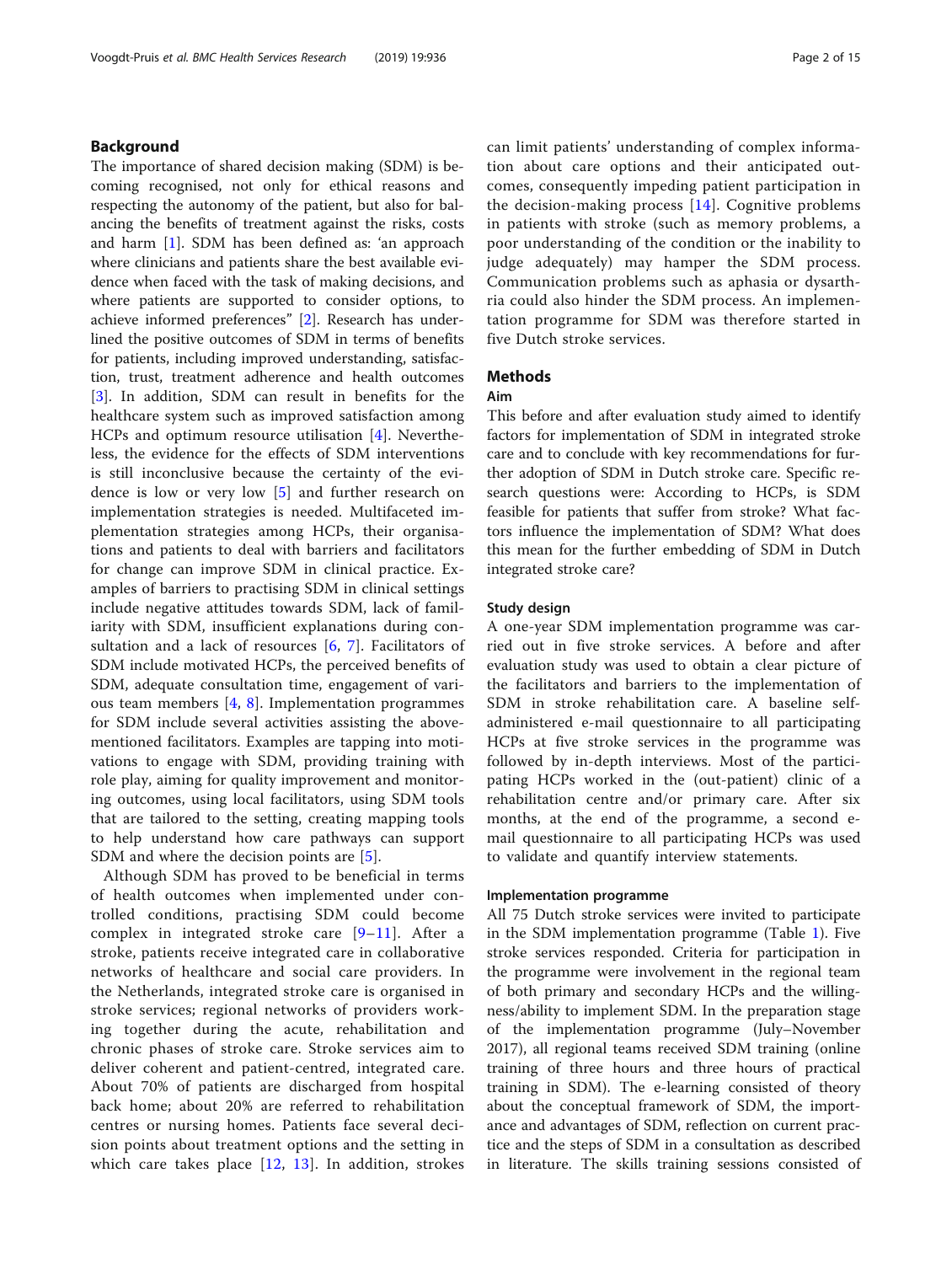#### <span id="page-2-0"></span>**Table 1** Overview Implementation programme

| <b>INTERVENTIONS</b>                                                                                          | <b>MAIN AIMS</b>                                                               | PERIOD                                 |
|---------------------------------------------------------------------------------------------------------------|--------------------------------------------------------------------------------|----------------------------------------|
| Start-up meeting (local team)                                                                                 | - Overview programme                                                           | Apr'17                                 |
| Meeting (local team)                                                                                          | - Assignment team                                                              | June-Aug'17                            |
| Make-up of local implementation action plan (local team)                                                      | - Decision points                                                              | July-Sep'17                            |
| First national meeting (with 5 teams)                                                                         | - Overview programme<br>- Theory on SDM<br>- Learning from each other          | 18 Sep'17                              |
| Launch of e-learning on SDM                                                                                   | - Knowledge of SDM                                                             | Sep'17                                 |
| Personal feedback on recordings of consultation<br>(at least one consultation for each team-member) - by mail | - Personal skills                                                              | Sep-Oct'17                             |
| Basic training on SDM (local team + colleagues) (experienced trainers)                                        | - Learning from each other<br>- Personal skills                                | Oct-Nov'17                             |
| Follow-up meetings (local team)                                                                               | - Defining local action plan                                                   | Sep-Dec'17                             |
| Baseline measurement                                                                                          |                                                                                |                                        |
| Meeting with 5 team-leaders                                                                                   | - Decision tools<br>- Implementation activities                                | Dec'17                                 |
| Commencement of SDM into clinical practice (all teams)                                                        | - Implementation activities                                                    | Dec'17                                 |
| Second national meeting (with 5 teams)                                                                        | - "All teach, all learn"<br>- Implementation activities                        | Jan'18                                 |
| Follow-up meetings (local team)                                                                               | - Decision tools<br>- Implementation activities                                | Feb-Apr'18                             |
| Follow-up training on SDM (local team + colleagues) (experienced trainers)                                    | - Learning from each other<br>- Personal skills<br>- Implementation activities | Mar-Apr '18                            |
| Final measurement                                                                                             |                                                                                |                                        |
| Final meetings in 5 stroke services (spread of 'lessons learnt') (local team + colleagues)                    | - "All teach, all learn"<br>- Dissemination activities                         | June-July'18<br>(* one team in Nov'18) |

reflection and discussions about barriers and facilitators for implementing SDM, practical instructions for engaging and assisting patients in decision making, and practising skills for SDM through role playing. In addition, each regional team created an action plan for implementing SDM in their daily care practice, focusing on three self-chosen SDM specific topics in stroke care (for example, what is the best option for speech and language therapy for follow-up stroke care for a specific patient: the outpatient rehab clinic, aphasia centre or home based care?). Furthermore, HCPs received a pocket card with the steps of SDM and example statements and sentences as a quick reference guide. The five regional teams first started implementing SDM in their consultations in December 2017. With help from the project team, they developed tools for assisting the SDM process for with patients with stroke, such as decision aids for each of the three chosen decision points in the care chains, including details about the available options, the advantages and disadvantages for each of these options and which preferences, concerns and expectations may be important for patients. The implementation activities of the regional teams were guided by the

project team; they received personal feedback, instructions and training on integrating the SDM process (audio recordings of consultations were scored by the validated Option5 instrument [\[15](#page-13-0)] and feedback was presented to the individual HCP in order to improve their SDM skills) in their consultations and organisation. The project team's guidance and coaching of the participants consisted of regular consultations with the local team leader to monitor progress on the action plans (approximately once every two weeks), attending team meetings and organising SDM training sessions. After the implementation, programme teams organised open meetings for stroke care professionals in their region to share experiences about SDM and to further spread the concept of SDM in the care chain.

## Study population

All 25 HCPs of five stroke services who participated in the regional project teams were approached for a baseline e-mail questionnaire. Subsequently, 11 HCPs were selected for in-depth interviews; they represented all participating regions and professional disciplines (rehabilitation nurse, occupational therapist,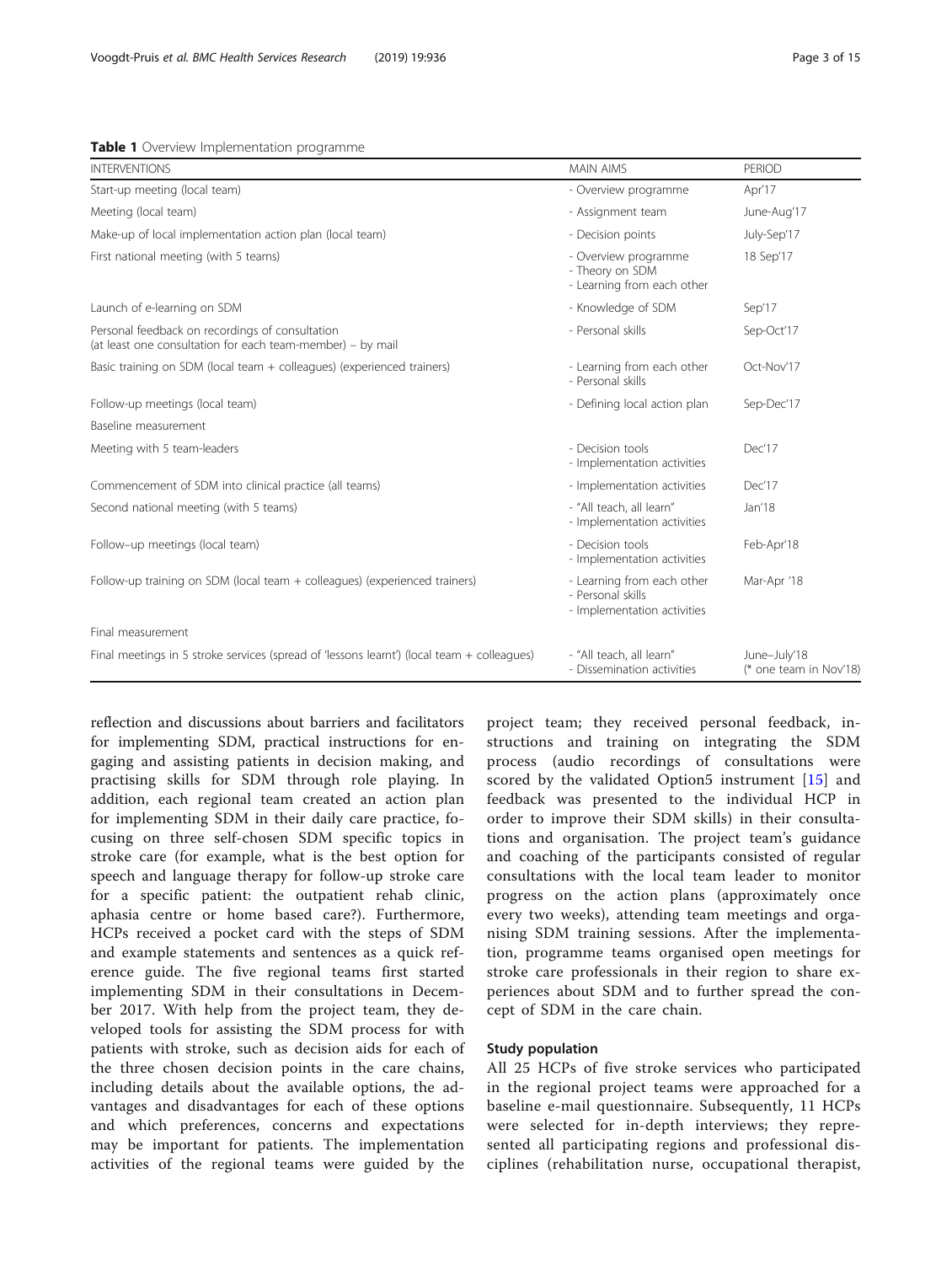physiotherapist, speech therapist, psychologist, rehabilitation specialist and care manager). Data saturation was expected with 10–12 interviews. At the end of the implementation programme, all participating HCPs were approached again for a final measurement.

## Questionnaires and data collection

Two methods of data collection were used for the baseline measurement. The self-administered e-mail questionnaire (December 2017) aimed to obtain a clear picture of the initial views and expectations of team members about SDM and its future implementation in stroke services. All 25 HCPs received an open-ended questionnaire with five questions. This questionnaire addressed the four domains of the model of 'determinants of the innovation in health care organisations' (MIDI-model) by Fleuren et al.  $[16]$  $[16]$ : (1) the innovation, in this case "SDM", (2) the user, in this case "patient" and "care provider", (3) the preconditions regarding organisation and (4) the preconditions regarding the system. This questionnaire was drawn up by three authors (HRVP, TR, HJMV) (Additional file [1\)](#page-13-0).

The later in-depth interviews (January 2018) aimed to obtain further details about the initial e-mail questionnaire results. Therefore a topic list drawn up from the initial e-mail questionnaire results by three authors (HRVP, TR, HJMV) was used for the interviews. Topics were assigned based on all sub-themes of the four domains of the MIDI model by Fleuren et al. [\[16](#page-13-0)] and the additional subthemes for the two domains 'organization' and 'system' from the scoping review by Scholl et al. [[17](#page-13-0)] concerning the organizational- and system level characteristics that are likely to influence the implementation of SDM. The results of the baseline measurement were shared at the local team meetings, but no subsequent implementation actions were formulated at that time. At the end of June 2018, all HCPs were approached for a final measurement using a questionnaire to verify and quantify facilitators and barriers for implementation of SDM. This questionnaire contained 51 statements, derived from a qualitative analysis of the in-depth interviews at baseline (data analysis was done by HRVP, TR, HJMV). In this questionnaire, a five-point scale of response categories (ranging from entirely disagreeing to entirely agreeing) was used. For each statement, participants could state how much they thought it was "essentially important for the implementation of SDM". If a statement was considered essentially important for implementation, participants were asked what actions (opportunities/ solutions) they thought essential for tackling the factor in question. The face validity of the questionnaire was

tested by team members (GB, IR, LvdD, PHG, MRST). The questionnaire at baseline was sent by e-mail. The final questionnaire was sent using Google Forms. The in-depth interviews at baseline were conducted by an independent interviewer (TR) who was not involved in the implementation programme and did not know the participants. Audio recordings were made with the permission of the interviewees and informed consent was received. The interviews lasted around 45 min.

## Data analysis

## Qualitative analysis

The recordings of the in-depth interviews at baseline were transcribed verbatim. The transcripts were encoded by three researchers (HRVP, TR, HJMV), using two coders for each interview. The encoding was based on determinants mentioned in the MIDI model by Fleuren et al. [[16](#page-13-0)] and the scoping review by Scholl et al. [\[17](#page-13-0)]. All results were deductively coded to the domains and sub-themes concerning the determinants. In addition, the analysed data were used for the development of the questionnaire at final measurement.

## Quantitative analysis

Data at the final measurement were analysed using SPSS 17.0 and frequencies were calculated. Key factors for implementation of SDM in stroke care were selected by a high level of agreement with the statement ( $\geq 4.0$ ) and a high percentage of importance ( $\geq$  75%) and are illustrated by a quote (shown in italics). Factors needing no further attention for implementation were excluded by a low level of agreement with the statement  $( \leq 2.0)$  and a low percentage of importance  $(≤ 25%)$ . Results were prioritised by (1) the extent to which respondents agreed with the statement in question and (2) the extent to which the aspects mentioned in the statement were deemed essentially important for the implementation of SDM. The actions (opportunities/solutions) that HCPs deemed essential for implementation were summarised and transformed into key recommendations for further implementation.

## Results

## Respondents

22 HCPs (88% of 25 HCPs) responded once in this evaluation study. 21 HCPs responded to the baseline mail questionnaire and 16 HCPs to the questionnaire at the end of the programme. In-depth interviews were held with 11 HCPs (Table [2](#page-4-0)). All professional disciplines involved in the programme responded to the final questionnaire.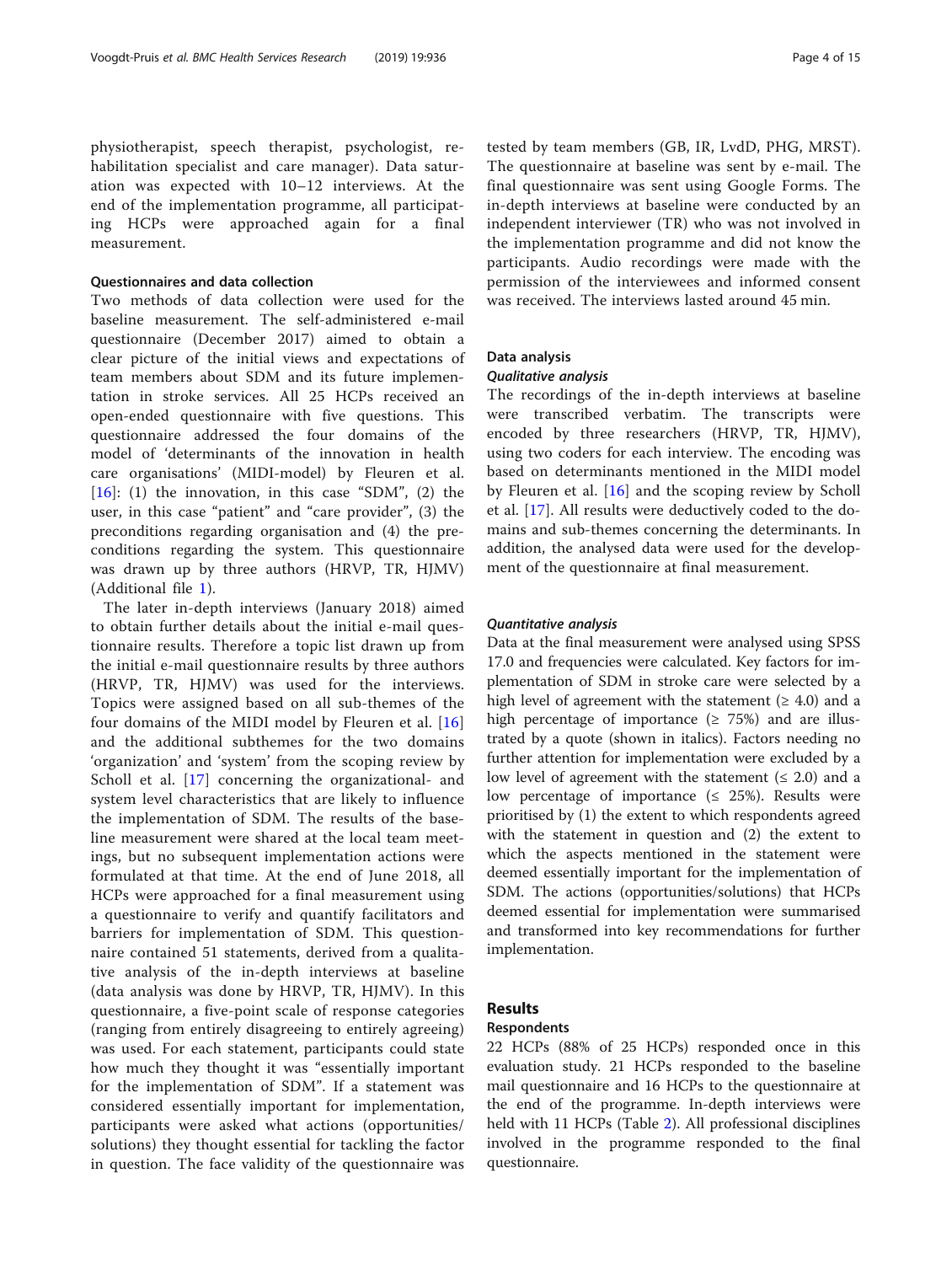## <span id="page-4-0"></span>Expectations and experience with SDM in integrated stroke care

## The healthcare provider and the preconditions regarding the organisation

According to the majority of HCPs, "it is important that all HCPs involved are trained in SDM" (Table [3](#page-5-0), statement 8). Training of HCPs is also essential for implementing SDM in stroke care. "Some colleagues do not recognise the shortcomings in their consultations and training helps them to become more aware of them." "The theory of SDM encompasses a simple set of concepts, but it really takes some effort to put it into practice." Feedback on consultation audio recordings (Table [3,](#page-5-0) statement 12) helps HCPs to reflect on their performance. "You have to make audio recordings to become aware of your own skills", "as they recognise their incompetence, they consciously acquire a skill  $[$ ...] eventually, the skill can be utilised without it being consciously thought through" (Table [3](#page-5-0), statement 13). In addition, HCPs stated that regularly reflection with colleagues on how consultations are conducted is needed (Table [3,](#page-5-0) statement 13). "It would be nice if peer observation among colleagues became more common … that's quite a challenge; some are reluctant to do so." For further implementation of SDM, all colleagues involved should be convinced of the added value of SDM for stroke care (Table [3](#page-5-0), statements 2 and 3) "Show the possibilities and added value of SDM, particularly to rehabilitation specialists who are used to fast decision-making about treatment [...]" The process of SDM should also be embedded in the multidisciplinary meetings; it is important to take all "preferences, wishes and worries" of patients into consideration when discussing follow-up care (Table [3,](#page-5-0) statement 5). "A case manager could collect the preferences and wishes beforehand..." and other roles and responsibilities in the SDM process should be explicitly shared among colleagues (Table [3](#page-5-0), statement 1) "In personal health records, I now add the outcomes of the SDM process to make this clear for my colleagues." For improving SDM in decisions on follow-up care, HCPs in the rehabilitation centre need to have information about the primary HCPs available (Table [3](#page-5-0), statement 6). Remarkably, HCPs did not state that time was an inhibiting factor in the implementation, after finalising the programme, whereas this was mentioned several times at the start of the programme "If you handle SDM properly, aims for treatment become more clear  $[$  ...] finish sooner", "the current way of explaining the treatment options to patients is sometimes messy … in particular when more colleagues are involved", "To be honest, I don't expect it to take more time [ …] so far, we haven't planned more consultations in order to make a shared deci-sion." (Table [3,](#page-5-0) statement 36).

#### System-related factors

People need to train their SDM skills and try to put SDM into practice (Table [3,](#page-5-0) statement 19). Managers should assist this for all employees in their organisations (Table [3](#page-5-0), statement 26). The new privacy legislation, the funding system, the culture within the organisation and the high turnover of colleagues (Table [3](#page-5-0), statements 21, 24, 22 and 25) are factors that were mentioned at the start of the project but ultimately seemed to be less essential for further implementation of SDM. "In May 2018, the European privacy legislation on sharing personal healthcare data became stricter [...] maybe it will be an obstacle in the long term [ …]".

#### SDM as innovation

According to HCPs, SDM improves patient-centred care (Table [3](#page-5-0), statement 28) "If HCPs know the aims and wishes of the patients [...] it makes it easier to choose between treatment options." And "it also clarifies the intrinsic motivations of the patient" (Table [3](#page-5-0), statement 38). In opinion of HCPs, negotiating

**Table 2** Study population and participation in evaluation study (number of HCPs)

| Type of professional      | In regional teams | Baseline questionnaire | In-depth interview | Final questionnaire |
|---------------------------|-------------------|------------------------|--------------------|---------------------|
| Rehabilitation nurse      |                   |                        |                    |                     |
| Occupational therapist    |                   |                        |                    |                     |
| Physiotherapist           |                   |                        |                    |                     |
| Speech therapist          |                   |                        |                    |                     |
| Psychologist              |                   |                        |                    |                     |
| Practice/home care nurse  |                   |                        |                    |                     |
| Rehabilitation specialist |                   |                        |                    |                     |
| Care manager              |                   |                        |                    |                     |
| <b>Total</b>              | 25                |                        |                    | 16                  |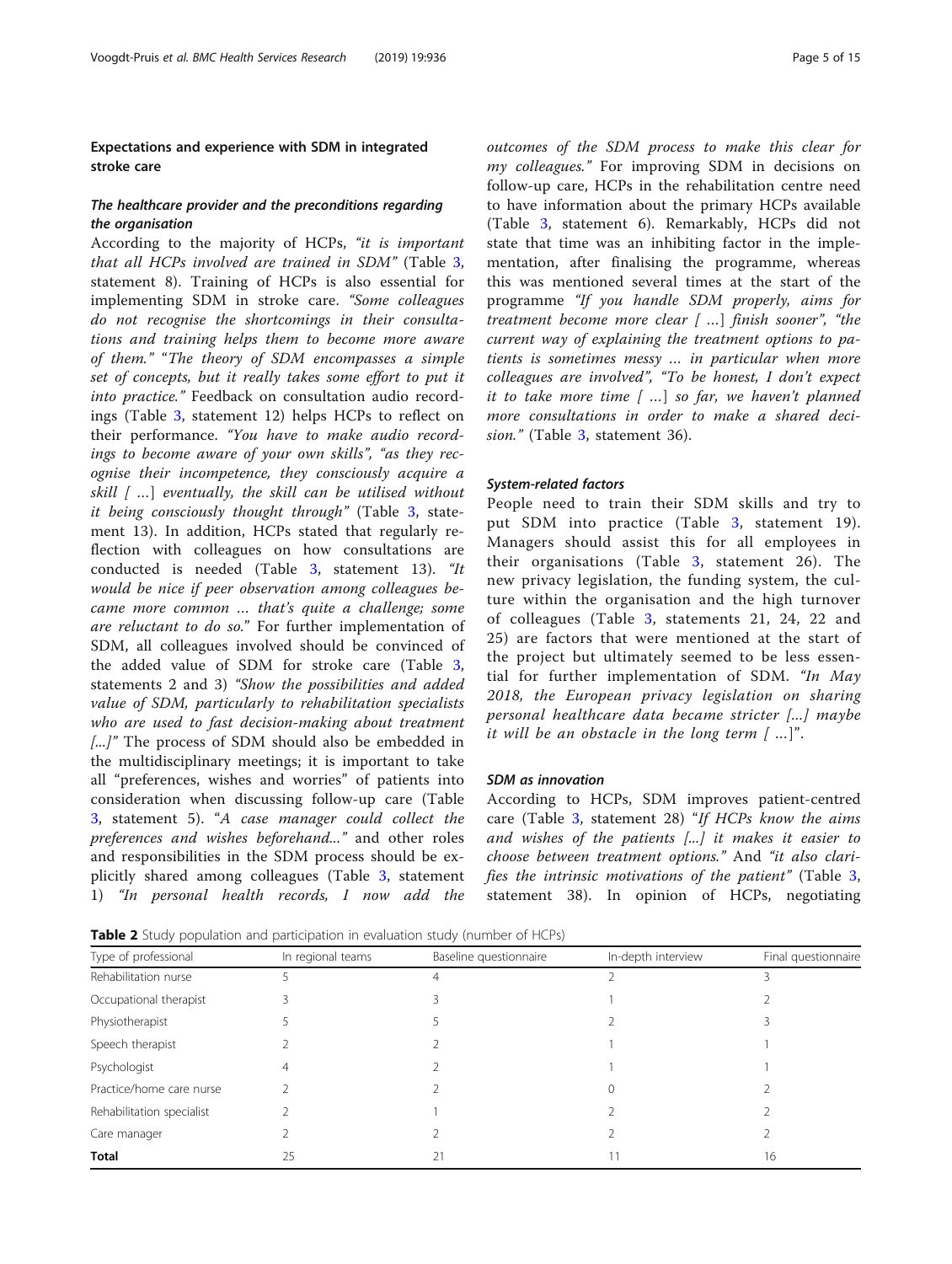<span id="page-5-0"></span>Table 3 Level of agreement with statement and % of HCPs deeming the factor essential for the implementation of SDM in stroke care

| <b>STATEMENT</b> |                                                                                                                                                                                                                                                                                                             | Entirely<br>disagree<br>(% HCPs) HCPs) | (%             | Disagree Disagree/ Agree Entirely<br>agree<br>(% HCPs) | (%<br>HCPs)    | agree<br>(% HCPs) | Average<br>level of<br>agreement factor<br>(% HCPs) | Essential | <b>HCP</b><br>implementation recommendations                                                                                                                                                    |
|------------------|-------------------------------------------------------------------------------------------------------------------------------------------------------------------------------------------------------------------------------------------------------------------------------------------------------------|----------------------------------------|----------------|--------------------------------------------------------|----------------|-------------------|-----------------------------------------------------|-----------|-------------------------------------------------------------------------------------------------------------------------------------------------------------------------------------------------|
| No               |                                                                                                                                                                                                                                                                                                             | 1                                      | $\overline{2}$ | 3                                                      | $\overline{4}$ | 5                 |                                                     | %         |                                                                                                                                                                                                 |
|                  | The care provider and the preconditions regarding the organisation                                                                                                                                                                                                                                          |                                        |                |                                                        |                |                   |                                                     |           |                                                                                                                                                                                                 |
|                  | Strong agreement ( $\geq$ 4.0) & essential for SDM implementation ( $\geq$ 75%)                                                                                                                                                                                                                             |                                        |                |                                                        |                |                   |                                                     |           |                                                                                                                                                                                                 |
| 8                | If SDM is to be<br>implemented properly, all<br>the healthcare professionals<br>involved must be<br>trained in it.                                                                                                                                                                                          | 0                                      | 7              | 13                                                     | 53             | 27                | 4.0                                                 | 80        | $\cdot$ e-learning<br>· in-company training<br>· regional training (a<br>meeting place)<br>• use of tools for making<br>choices                                                                 |
| 5                | To promote the<br>implementation of SDM,<br>the "preferences, wishes<br>and worries" of the patients<br>must always be covered<br>when discussing the<br>follow-up treatment at the<br>multidisciplinary meeting.                                                                                           | 0                                      | $\mathbf{0}$   | 33                                                     | 20             | 47                | 4.1                                                 | 80        | • a broad approach, not<br>only stroke<br>· good preparation for<br>the multidisciplinary<br>meeting: fixed point of<br>contact to request<br>preferences<br>• in a knowledge broker<br>project |
|                  | Less strong agreement (< 4.0), however essential for SDM implementation ( $\geq$ 75%)                                                                                                                                                                                                                       |                                        |                |                                                        |                |                   |                                                     |           |                                                                                                                                                                                                 |
| 2                | I need to convince my<br>colleagues that SDM has<br>added value. Quote: "If you<br>can show a few examples,<br>it'll help me get my<br>colleagues on board."                                                                                                                                                | 0                                      | 7              | 13                                                     | 73             | $\overline{7}$    | 3.8                                                 | 80        | · collect examples/case<br>studies<br>· in-company training<br>· in an electronic<br>medical record                                                                                             |
| 6                | Secondary healthcare<br>professionals find it difficult<br>to get a clear picture of the<br>quality and content of what<br>is available for stroke<br>patients in primary care.<br>Who has the expertise?<br>What care is provided,<br>exactly? What are the<br>potential pros and cons for<br>the patient? | 7                                      | 27             | 27                                                     | 33             | $\overline{7}$    | 3.1                                                 | 80        | • 'work charts' with the<br>care options<br>• overview of the<br>expertise available<br>within the care chain<br>(social map)                                                                   |
|                  | Strong agreement ( $\geq$ 4.0), however less essential                                                                                                                                                                                                                                                      |                                        |                |                                                        |                |                   |                                                     |           |                                                                                                                                                                                                 |
| 12               | Listening to an audio<br>recording of a consultation<br>lets me reflect upon how I<br>conduct my conversations<br>for SDM and improve it.                                                                                                                                                                   | $\Omega$                               | 0              | 13                                                     | 53             | 33                | 4.2                                                 | 60        | $\cdot$ in training                                                                                                                                                                             |
| 1                | I need to agree with my<br>colleagues who is doing<br>what in the SDM process.                                                                                                                                                                                                                              | 0                                      | $\overline{7}$ | 20                                                     | 40             | 33                | 4.0                                                 | 67        | • discuss the division of<br>roles for SDM<br>• create 'work charts' in<br>the care chain<br>meeting or other<br>meetings<br>• reporting<br>· peer review                                       |
|                  | Less strong agreement ( $<$ 4.0) and less essential ( $<$ 75%)                                                                                                                                                                                                                                              |                                        |                |                                                        |                |                   |                                                     |           |                                                                                                                                                                                                 |
| 7                | In SDM, transfer to another<br>care provider must also<br>include communication<br>about going through the<br>SDM process and its results.                                                                                                                                                                  | $\overline{0}$                         | $\overline{7}$ | 13                                                     | 60             | 20                | 3.9                                                 | 73        | · digital decision-making<br>tools                                                                                                                                                              |
| 9                | SDM means that you as the 0                                                                                                                                                                                                                                                                                 |                                        | 0              | 33                                                     | 47             | 20                | 3.9                                                 | 60        | • added value of SDM in                                                                                                                                                                         |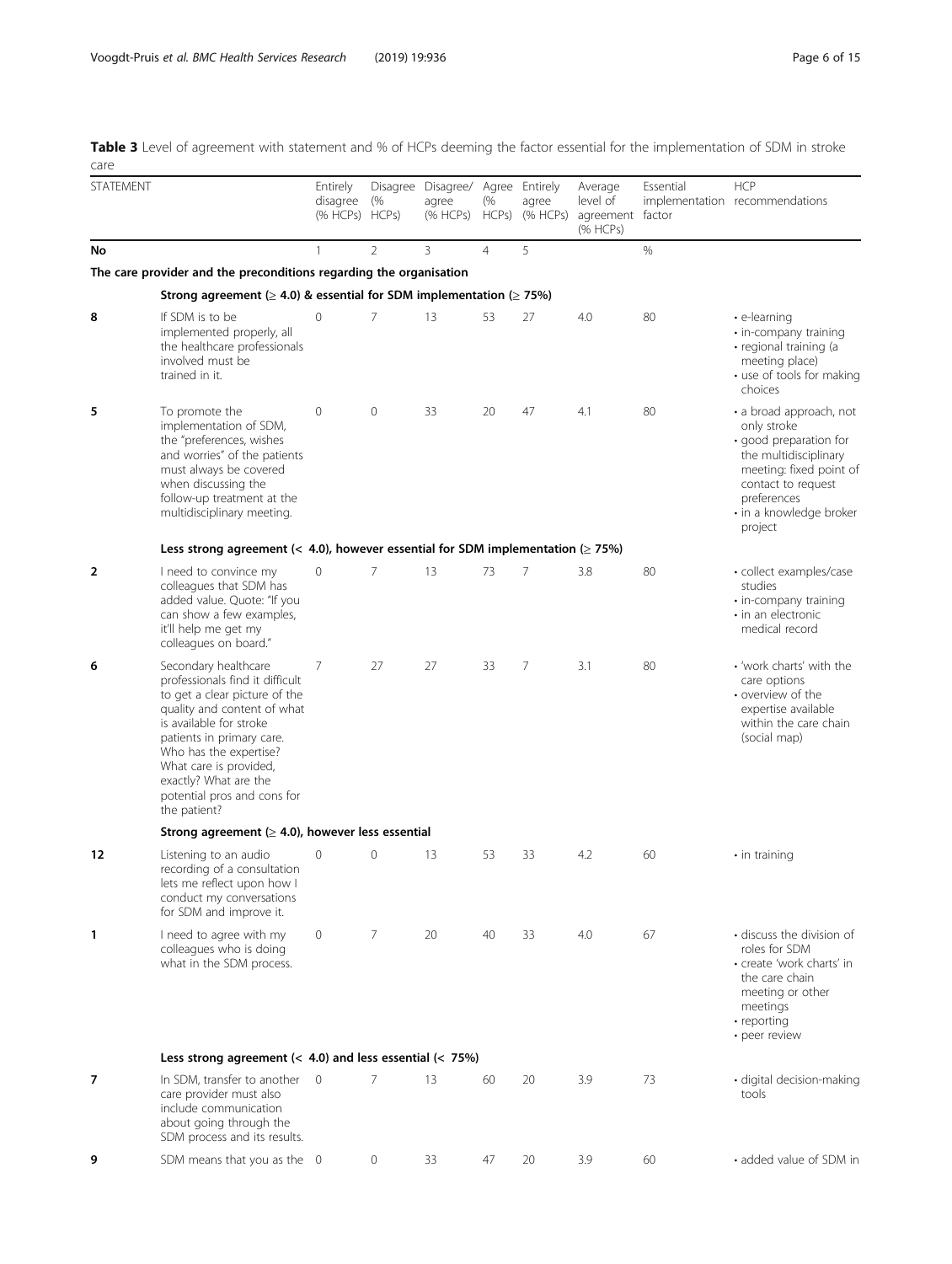Table 3 Level of agreement with statement and % of HCPs deeming the factor essential for the implementation of SDM in stroke care (Continued)

| STATEMENT |                                                                                                                                                                                                                                                                        | Entirely<br>disagree<br>(% HCPs) HCPs) | (%      | Disagree Disagree/ Agree Entirely<br>agree<br>(% HCPs) | (%<br>HCPs) | agree<br>(% HCPs) | Average<br>level of<br>agreement factor<br>(% HCPs) | Essential | <b>HCP</b><br>implementation recommendations                                                                           |
|-----------|------------------------------------------------------------------------------------------------------------------------------------------------------------------------------------------------------------------------------------------------------------------------|----------------------------------------|---------|--------------------------------------------------------|-------------|-------------------|-----------------------------------------------------|-----------|------------------------------------------------------------------------------------------------------------------------|
|           | care organisation provide<br>less care that is unnecessary<br>or redundant. Quote: "If the<br>patient has made the right<br>choice, they're much more<br>likely to stick to the therapy,<br>so we have fewer no-<br>shows."                                            |                                        |         |                                                        |             |                   |                                                     |           | the media<br>• in quality standards<br>• explanation of 'time<br>investment'<br>· encouragement via<br>health insurers |
| 4         | If SDM is to be<br>implemented properly as<br>the patient's care<br>progresses, all the<br>healthcare professionals<br>involved must be trained in<br>it.                                                                                                              | $\mathbf 0$                            | $\circ$ | 27                                                     | 67          | 7                 | 3.8                                                 | 73        | • reflection with<br>healthcare<br>professionals<br>· setting up decision-<br>making tools<br>• via the professionals  |
| 16        | If the patient chooses an<br>option that I think is less<br>good, I will still assist them.<br>I think it is important to<br>give the patients room.<br>Quote: "Someone can make<br>what I think is the 'wrong'<br>decision, but still be<br>perfectly happy with it." | 7                                      | 7       | 20                                                     | 33          | 33                | 3.8                                                 | 73        | • state in the electronic<br>medical records                                                                           |
| 13        | For the implementation of<br>SDM, I need to reflect<br>regularly with my<br>colleagues on how we<br>conduct consultations.                                                                                                                                             | 0                                      | 7       | 33                                                     | 47          | 13                | 3.7                                                 | 60        | · in peer review                                                                                                       |
| 11        | An internal ambassador is<br>needed for implementing<br>SDM in my organisation.                                                                                                                                                                                        | 7                                      | 13      | 20                                                     | 40          | 20                | 3.5                                                 | 53        | · implementation on a<br>project basis                                                                                 |
| 10        | For SDM in the stroke care<br>chain, the healthcare<br>professionals have to know<br>each other personally.<br>Quote: "If you know who<br>you are referring people to,<br>it all goes much more<br>smoothly."                                                          | $\mathbf{0}$                           | 13      | 40                                                     | 40          | $\overline{7}$    | 3.4                                                 | 40        | · joint training or<br>meetings<br>· make agreements in<br>regional networks                                           |
| 3         | My colleagues assume<br>incorrectly that they are<br>already using SDM: they are<br>'unconsciously<br>incompetent'.                                                                                                                                                    | 7                                      | 13      | 47                                                     | 33          | $\circ$           | 3.1                                                 | 53        | • put on the media's<br>agenda<br>• use role models<br>· reflect upon specific<br>cases together                       |
| 14        | It is taking me longer than I 7<br>thought to implement SDM<br>in practice.                                                                                                                                                                                            |                                        | 13      | 47                                                     | 27          | 7                 | 3.1                                                 | 47        | • explanation of time                                                                                                  |
| 17        | Stroke patients sometimes<br>have a limited picture of<br>their condition. If they make<br>a 'wrong' decision, I'll try to<br>block it. That's my<br>responsibility as a care<br>provider.                                                                             | 13                                     | 20      | 33                                                     | 33          | $\mathbf 0$       | 2.9                                                 | 73        | · communicate better<br>· good explanations for<br>patients and their<br>relatives<br>• involve the relatives          |
| 18        | My colleagues don't have<br>enough time to implement<br>SDM properly in their<br>practices.                                                                                                                                                                            | 13                                     | 20      | 40                                                     | 20          | 7                 | 2.9                                                 | 40        | • raise the issue if<br>necessary with health<br>insurers                                                              |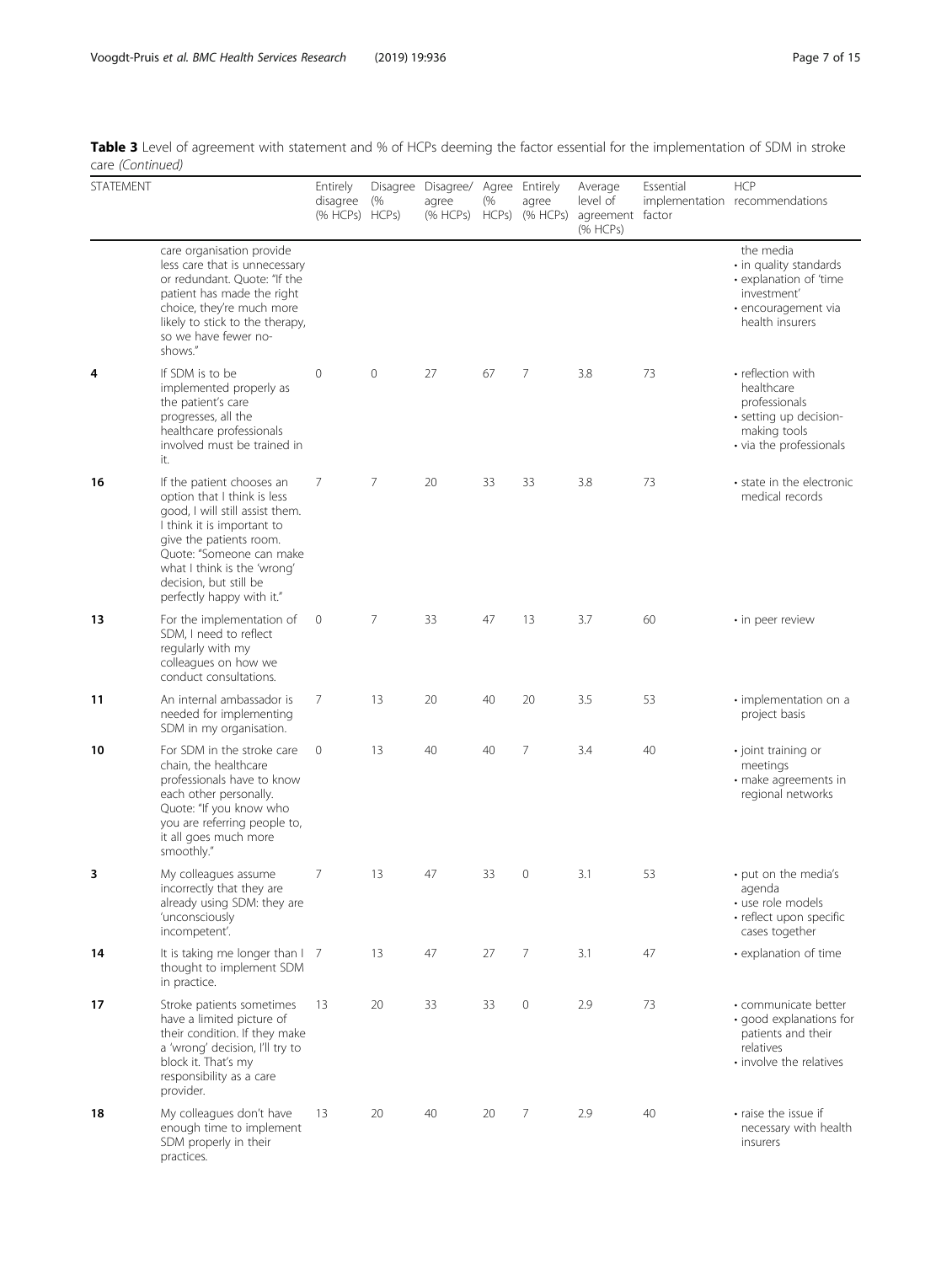Table 3 Level of agreement with statement and % of HCPs deeming the factor essential for the implementation of SDM in stroke care (Continued)

| STATEMENT              |                                                                                                                                                                                                                                                                                                                                                                                                   | Entirely<br>disagree<br>(% HCPs) HCPs) | (%           | Disagree Disagree/ Agree Entirely<br>agree<br>(% HCPs) | (%<br>HCPs) | agree<br>(% HCPs)   | Average<br>level of<br>agreement factor<br>(% HCPs) | Essential | <b>HCP</b><br>implementation recommendations                                                                                                                                              |
|------------------------|---------------------------------------------------------------------------------------------------------------------------------------------------------------------------------------------------------------------------------------------------------------------------------------------------------------------------------------------------------------------------------------------------|----------------------------------------|--------------|--------------------------------------------------------|-------------|---------------------|-----------------------------------------------------|-----------|-------------------------------------------------------------------------------------------------------------------------------------------------------------------------------------------|
| 15                     | I think that I don't have<br>enough time to implement<br>SDM properly in my<br>practice.                                                                                                                                                                                                                                                                                                          | 27                                     | 20           | 33                                                     | 13          | $\overline{7}$      | 2.5                                                 | 27        | · good planning<br>• making the roles clear                                                                                                                                               |
| System-related factors |                                                                                                                                                                                                                                                                                                                                                                                                   |                                        |              |                                                        |             |                     |                                                     |           |                                                                                                                                                                                           |
|                        | Strong agreement ( $\geq$ 4.0) & essential for SDM implementation ( $\geq$ 75%)                                                                                                                                                                                                                                                                                                                   |                                        |              |                                                        |             |                     |                                                     |           |                                                                                                                                                                                           |
| 19                     | For the further<br>implementation of SDM,<br>healthcare professionals<br>need to make time free to<br>practice and apply SDM.                                                                                                                                                                                                                                                                     | 0                                      | $\mathbf{0}$ | 20                                                     | 60          | 20                  | 4.0                                                 | 80        | • start-up an internal im-<br>provement project<br>· arrange it throughout<br>the organisation<br>• on-the-job coaching                                                                   |
|                        | Less strong agreement (< 4.0), however essential for SDM implementation ( $\geq$ 75%)                                                                                                                                                                                                                                                                                                             |                                        |              |                                                        |             |                     |                                                     |           |                                                                                                                                                                                           |
| 26                     | The management must<br>create the conditions for<br>the staff to be able to learn<br>SDM and implement it<br>more broadly.                                                                                                                                                                                                                                                                        | 0                                      | 7            | 14                                                     | 57          | 21                  | 3.9                                                 | 86        | • in the organisation's<br>mission<br>• in regular meetings<br>• appoint an<br>ambassador<br>• facilitate training and<br>time for exercises<br>• demonstrate the<br>added value to staff |
|                        | Statement of low concern; low level of agreement/disagreement of HCPs and non-essential ( $\leq$ 2.0 and/or $\leq$ 25%)                                                                                                                                                                                                                                                                           |                                        |              |                                                        |             |                     |                                                     |           |                                                                                                                                                                                           |
| 21                     | The new privacy rules are<br>obstructing SDM because<br>they limit the options for<br>exchanging information.                                                                                                                                                                                                                                                                                     | 21                                     | 50           | 29                                                     | 0           | $\overline{0}$      | 2.1                                                 | 14        | • patient/relative as the<br>data manager                                                                                                                                                 |
| 24                     | The care funding model<br>means that healthcare<br>professionals feel forced to<br>be creative with the<br>remuneration rules for SDM.<br>For example, formulating an<br>extra goal because a<br>treatment in the<br>rehabilitation centre would<br>otherwise have to be<br>discontinued. Or<br>formulating an indication<br>for taxi transport differently<br>so that it will be<br>remunerated. | 21                                     | 21           | 36                                                     | 14          | 7                   | 2.6                                                 | 14        |                                                                                                                                                                                           |
| 22                     | The culture in my<br>organisation is obstructing<br>the implementation of SDM.<br>Quote: " because there is<br>in fact a culture of 'it's my<br>way or the highway'."                                                                                                                                                                                                                             | 21                                     | 43           | 36                                                     | 0           | $\mathbf 0$         | 2.1                                                 | 21        | • training                                                                                                                                                                                |
| 25                     | High staff turnover of the<br>healthcare professionals I work<br>with is obstructing my efforts<br>to apply SDM.                                                                                                                                                                                                                                                                                  | 21                                     | 43           | 36                                                     | 0           | $\mathsf{O}\xspace$ | 2.1                                                 | 21        | · good agreements<br>• work using the same<br>methods                                                                                                                                     |
|                        | Other                                                                                                                                                                                                                                                                                                                                                                                             |                                        |              |                                                        |             |                     |                                                     |           |                                                                                                                                                                                           |
| 20                     | Documenting the process of<br>SDM in the electronic health<br>records lets you account for<br>any deviations from a care<br>protocol.                                                                                                                                                                                                                                                             | $\circ$                                | 7            | 27                                                     | 33          | 33                  | 3.9                                                 | 53        | • make agreements                                                                                                                                                                         |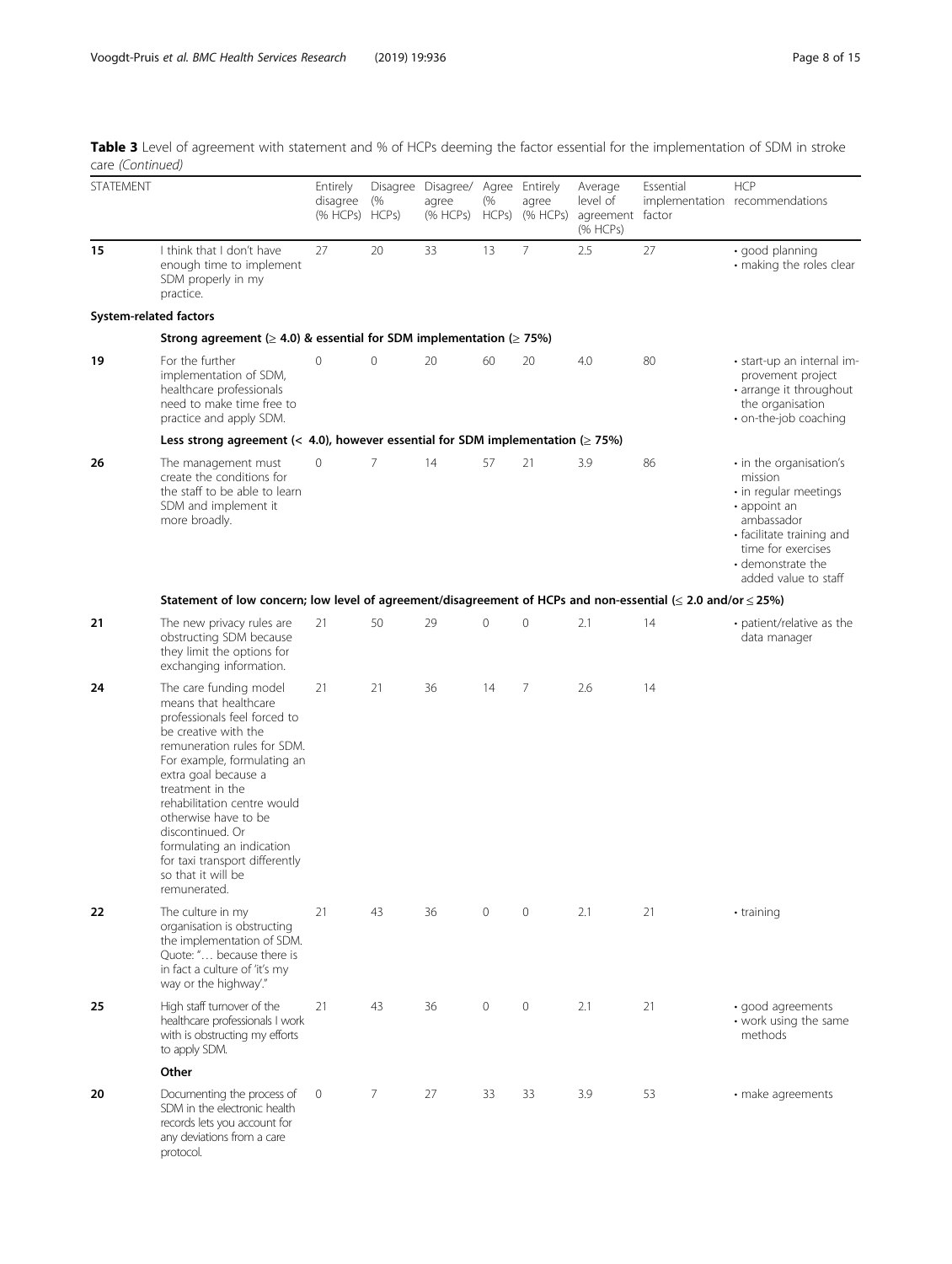|                         | Table 3 Level of agreement with statement and % of HCPs deeming the factor essential for the implementation of SDM in stroke |  |  |  |  |  |
|-------------------------|------------------------------------------------------------------------------------------------------------------------------|--|--|--|--|--|
| care <i>(Continued)</i> |                                                                                                                              |  |  |  |  |  |

| <b>STATEMENT</b>         |                                                                                                                                                                                                                                                             | Entirely<br>disagree<br>(% HCPs) HCPs) | (%             | Disagree Disagree/ Agree Entirely<br>agree<br>(% HCPs) | (%<br>HCPs) | agree<br>(% HCPs) | Average<br>level of<br>agreement factor<br>(% HCPs) | Essential | <b>HCP</b><br>implementation recommendations                                                                                                                                                                                                                                                  |
|--------------------------|-------------------------------------------------------------------------------------------------------------------------------------------------------------------------------------------------------------------------------------------------------------|----------------------------------------|----------------|--------------------------------------------------------|-------------|-------------------|-----------------------------------------------------|-----------|-----------------------------------------------------------------------------------------------------------------------------------------------------------------------------------------------------------------------------------------------------------------------------------------------|
| 23                       | Care insurers must also<br>shoulder their share of the<br>responsibility for<br>implementing SDM. They<br>can for instance take a look<br>at their purchasing<br>processes to see what<br>factors inhibit and<br>encourage SDM in the<br>stroke care chain. | $\overline{7}$                         | 21             | 21                                                     | 29          | 21                | 3.4                                                 | 36        | • in discussions with<br>health insurers                                                                                                                                                                                                                                                      |
| 27                       | Patients who are<br>discharged from the<br>rehabilitation centre to<br>primary care are incorrectly<br>restricted in their freedom<br>to choose 'care closer to<br>home' by the funding<br>system.                                                          | 14                                     | 0              | 64                                                     | 14          | 7                 | 3.0                                                 | 29        | · social maps/work<br>charts<br>• avoid incorrect bed<br>occupancy                                                                                                                                                                                                                            |
| <b>SDM</b> as innovation |                                                                                                                                                                                                                                                             |                                        |                |                                                        |             |                   |                                                     |           |                                                                                                                                                                                                                                                                                               |
|                          | Strong agreement ( $\geq$ 4.0) & essential for SDM implementation ( $\geq$ 75%)                                                                                                                                                                             |                                        |                |                                                        |             |                   |                                                     |           |                                                                                                                                                                                                                                                                                               |
| 33                       | If I am to apply SDM, it is<br>important that I use<br>understandable language.                                                                                                                                                                             | 7                                      | $\mathbf 0$    | $\overline{7}$                                         | 29          | 57                | 4.3                                                 | 79        | • be aware of the jargon<br>· insights into health<br>skills<br>• treatment plan and<br>decision-making tools<br>in understandable lan-<br>guage for the patient/<br>relative<br>· learn to communicate<br>and practice it<br>• use teach-back<br>methods                                     |
| 34                       | If I am to apply SDM, it is<br>important to use teach-back<br>methods.                                                                                                                                                                                      | 0                                      | $\overline{7}$ | $\overline{7}$                                         | 57          | 29                | 4.1                                                 | 79        | • awareness<br>$\cdot$ in training                                                                                                                                                                                                                                                            |
| 38                       | SDM makes the intrinsic<br>motivations of the patient<br>clearer.                                                                                                                                                                                           | 0                                      | $\overline{7}$ | $\overline{7}$                                         | 57          | 29                | 4.1                                                 | 86        | • take time                                                                                                                                                                                                                                                                                   |
|                          | Less strong agreement (< 4.0), however essential for SDM implementation ( $\geq$ 75%)                                                                                                                                                                       |                                        |                |                                                        |             |                   |                                                     |           |                                                                                                                                                                                                                                                                                               |
| 31                       | I think presenting the<br>explanation of the<br>treatment options neutrally<br>is complex if I do not think<br>they are fully equivalent.                                                                                                                   | 7                                      | 36             | 43                                                     | 7           | 7                 | 2.7                                                 | 86        | • strength of your own<br>expertise<br>• acceptance of other<br>choices<br>• transparency about the<br>evidence<br>· simple working charts<br>showing the features<br>instead of the pros<br>and cons<br>· practice, get feedback,<br>listen to recordings of<br>conversations,<br>reflection |
|                          | Strong agreement ( $\geq$ 4.0), however less essential                                                                                                                                                                                                      |                                        |                |                                                        |             |                   |                                                     |           |                                                                                                                                                                                                                                                                                               |
| 28                       | The core of SDM is allowing 0<br>the treatment to focus on<br>the patient's objectives<br>more. Quote: "If you've got                                                                                                                                       |                                        | $\mathbf{0}$   | 14                                                     | 64          | 21                | 4.1                                                 | 64        | • embed in the RAPP<br>methodology<br>• in training: learn to set<br>objectives                                                                                                                                                                                                               |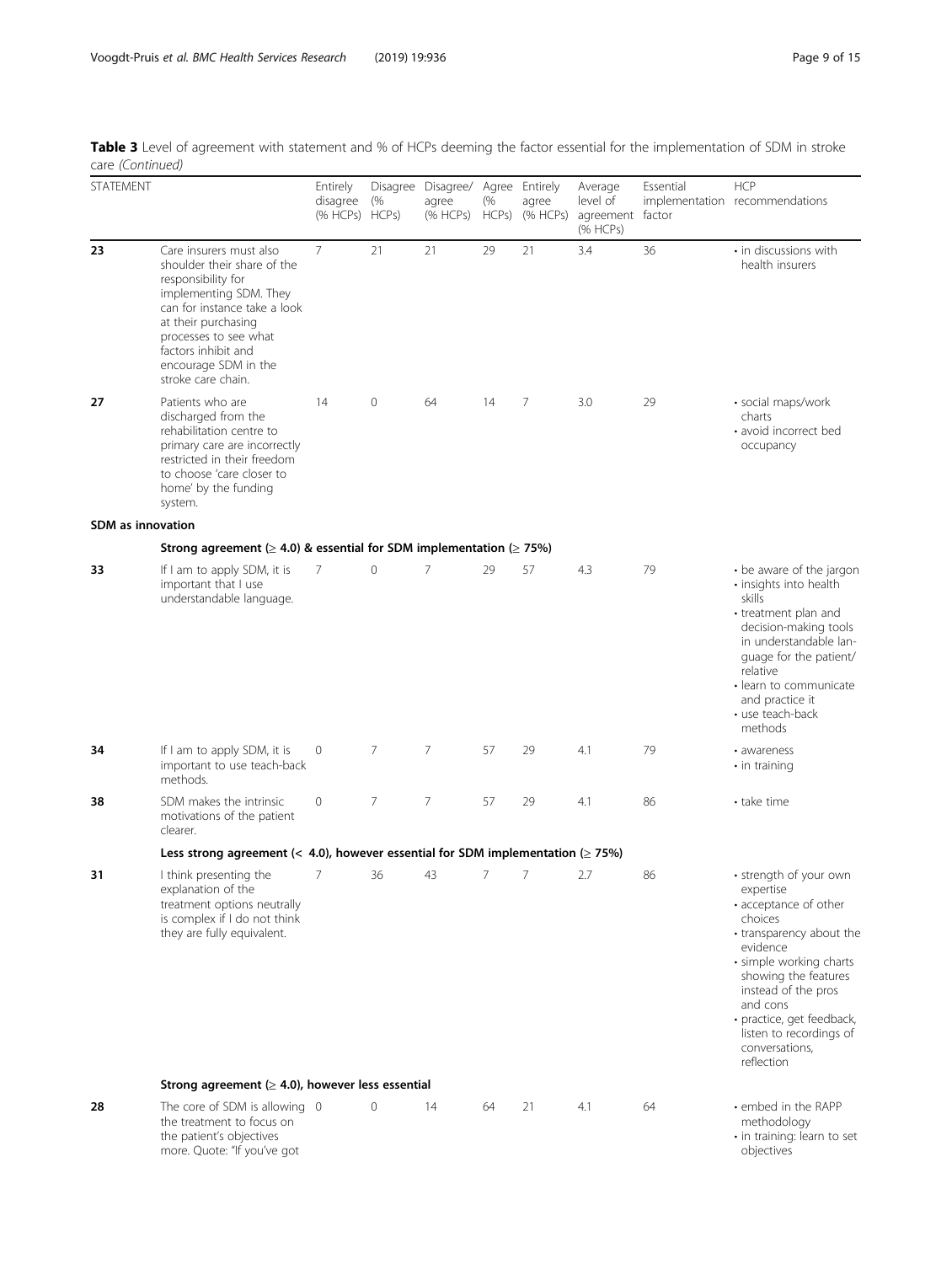Table 3 Level of agreement with statement and % of HCPs deeming the factor essential for the implementation of SDM in stroke care (Continued)

| care (correntaca) |                                                                                                                                                                                                                                                           |                                        |                |                                                        |                |                   |                                                     |           |                                                                                                                                                                                                                                                            |
|-------------------|-----------------------------------------------------------------------------------------------------------------------------------------------------------------------------------------------------------------------------------------------------------|----------------------------------------|----------------|--------------------------------------------------------|----------------|-------------------|-----------------------------------------------------|-----------|------------------------------------------------------------------------------------------------------------------------------------------------------------------------------------------------------------------------------------------------------------|
| <b>STATEMENT</b>  |                                                                                                                                                                                                                                                           | Entirely<br>disagree<br>(% HCPs) HCPs) | (%             | Disagree Disagree/ Agree Entirely<br>agree<br>(% HCPs) | (%<br>HCPs)    | agree<br>(% HCPs) | Average<br>level of<br>agreement factor<br>(% HCPs) | Essential | <b>HCP</b><br>implementation recommendations                                                                                                                                                                                                               |
|                   | a clear picture of what the<br>patient wants, you have a<br>better idea of what possible<br>treatments there are."                                                                                                                                        |                                        |                |                                                        |                |                   |                                                     |           | · listen properly to the<br>patient                                                                                                                                                                                                                        |
|                   | Statement of low concern; low level of agreement/disagreement of HCPs and non-essential ( $\leq$ 2.0 and/or $\leq$ 25%)                                                                                                                                   |                                        |                |                                                        |                |                   |                                                     |           |                                                                                                                                                                                                                                                            |
| 30                | I find it difficult to discuss<br>the role the patient can<br>take in the SDM process<br>with them. Quote: "I don't<br>yet really know how I can<br>discuss the role the patient<br>can take or would like to<br>take with them."                         | 43                                     | 36             | 21                                                     | $\circ$        | 0                 | 1.8                                                 | 50        | • training (on the job)<br>• open attitude towards<br>the patient                                                                                                                                                                                          |
| 39                | SDM is not a new method<br>- we were doing it<br>implicitly anyway; there is<br>just a theoretical framework<br>for it now.                                                                                                                               | $\circ$                                | 14             | 57                                                     | 21             | 7                 | 3.2                                                 | 21        | • awareness of the<br>paternalistic method<br>· self-reflection<br>• quality of life as the<br>starting point instead<br>of the limitations                                                                                                                |
|                   | Other                                                                                                                                                                                                                                                     |                                        |                |                                                        |                |                   |                                                     |           |                                                                                                                                                                                                                                                            |
| 37                | SDM leads to improved<br>therapy compliance. "If this<br>means a patient gets<br>special shoes made, they're<br>really going to wear them."                                                                                                               | 0                                      | $\overline{7}$ | 36                                                     | 36             | 21                | 3.7                                                 | 57        | • express the message<br>(increased therapy<br>compliance and<br>explanation of the<br>alternatives)<br>• be aware of changes<br>that the patients<br>themselves show - let<br>them take more<br>actions themselves for<br>trying out the options,<br>etc. |
| 35                | SDM makes the discussion<br>is more pleasant.                                                                                                                                                                                                             | $\mathbf 0$                            | 0              | 50                                                     | 29             | 21                | 3.7                                                 | 57        |                                                                                                                                                                                                                                                            |
| 40                | Applying SDM is turning<br>out to be more awkward<br>than I thought in the first<br>instance. Now that I'm<br>aware of what I'm doing, I<br>can see that I'm not always<br>applying all five steps<br>properly. I've become<br>'consciously incompetent'. | 0                                      | 14             | 43                                                     | 29             | 14                | 3.4                                                 | 57        | $\cdot$ in training                                                                                                                                                                                                                                        |
| 36                | SDM seems to cost a lot<br>more time, but I have not<br>needed any extra<br>consultations for taking<br>decisions together with the<br>patient.                                                                                                           | 14                                     | 21             | 29                                                     | 21             | 14                | 3.0                                                 | 50        | • express the message<br>• agree within the team<br>who will work out the<br>details of the options.<br>Preliminary work done<br>by the contact                                                                                                            |
| 32                | SDM is costing me too<br>much time. Ouote: "You<br>really do have to sit down<br>properly with the patient<br>for it. It takes a lot of time."                                                                                                            | 21                                     | 21             | 43                                                     | $\overline{7}$ | 7                 | 2.6                                                 | 57        | • explanation of time<br>(therapy compliance)<br>• the management<br>provides room                                                                                                                                                                         |
| 29                | You have to learn the<br>points in the care process<br>for an individual patient at<br>which you should use SDM.                                                                                                                                          | 14                                     | 29             | 43                                                     | $\overline{7}$ | $\overline{7}$    | 2.6                                                 | 57        | • awareness<br>training and reflection                                                                                                                                                                                                                     |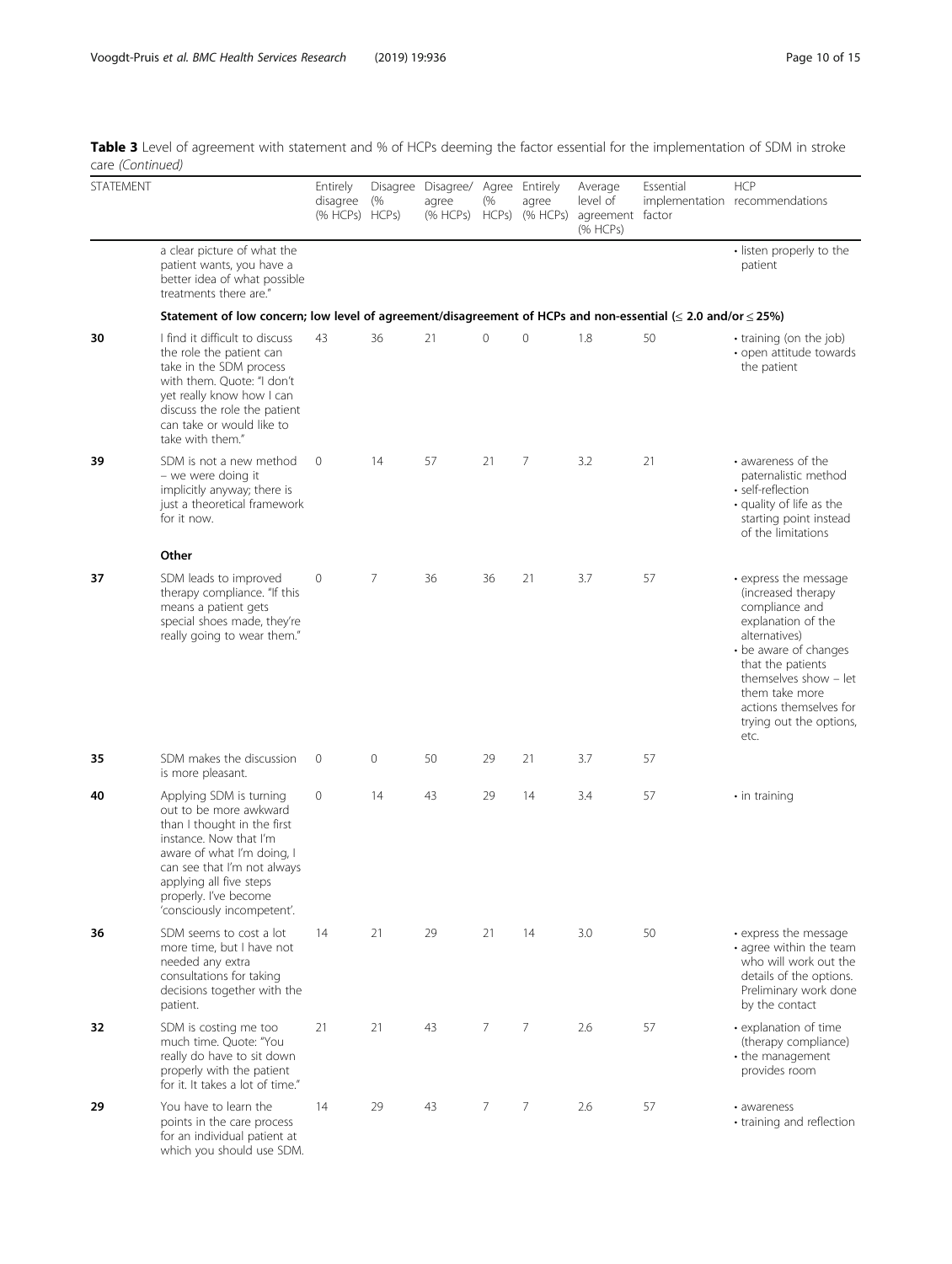Table 3 Level of agreement with statement and % of HCPs deeming the factor essential for the implementation of SDM in stroke care (Continued)

| $\epsilon$ ure (evinnacu) |                                                                                                                                                                                                                                                                                                                                                                                                                                |                                        |                |                                                             |                |                   |                                                     |           |                                                                                                         |
|---------------------------|--------------------------------------------------------------------------------------------------------------------------------------------------------------------------------------------------------------------------------------------------------------------------------------------------------------------------------------------------------------------------------------------------------------------------------|----------------------------------------|----------------|-------------------------------------------------------------|----------------|-------------------|-----------------------------------------------------|-----------|---------------------------------------------------------------------------------------------------------|
| <b>STATEMENT</b>          |                                                                                                                                                                                                                                                                                                                                                                                                                                | Entirely<br>disagree<br>(% HCPs) HCPs) | (%             | Disagree Disagree/ Agree Entirely<br>agree<br>$(%$ HCPs $)$ | (%<br>HCPs)    | agree<br>(% HCPs) | Average<br>level of<br>agreement factor<br>(% HCPs) | Essential | <b>HCP</b><br>implementation recommendations                                                            |
|                           | Quote: "SDM is tricky in<br>practice: what situations are<br>there where a decision<br>could depend on<br>preferences?"                                                                                                                                                                                                                                                                                                        |                                        |                |                                                             |                |                   |                                                     |           |                                                                                                         |
|                           | Factors related to the patient and their relatives                                                                                                                                                                                                                                                                                                                                                                             |                                        |                |                                                             |                |                   |                                                     |           |                                                                                                         |
|                           | Strong agreement ( $\geq$ 4.0) & essential for SDM implementation ( $\geq$ 75%)                                                                                                                                                                                                                                                                                                                                                |                                        |                |                                                             |                |                   |                                                     |           |                                                                                                         |
| 49                        | A stroke patient's relatives<br>play a major role in SDM.                                                                                                                                                                                                                                                                                                                                                                      | 0                                      | 7              | 21                                                          | 36             | 36                | 4.0                                                 | 79        | • always involve the<br>relatives<br>• evenings for informal<br>caregivers                              |
|                           | Statement of low concern; low level of agreement/disagreement of HCPs and non-essential ( $\leq$ 2.0 and/or $\leq$ 25%)                                                                                                                                                                                                                                                                                                        |                                        |                |                                                             |                |                   |                                                     |           |                                                                                                         |
| 45                        | Stroke patients don't want<br>to be involved in the<br>decision because they don't<br>want to take any<br>responsibility.                                                                                                                                                                                                                                                                                                      | 64                                     | $\circ$        | 29                                                          | $\overline{7}$ | $\mathbf 0$       | 1.8                                                 | 29        | • a principle for care                                                                                  |
| 41                        | The acute phase of stroke<br>care is not really suitable for<br>SDM.                                                                                                                                                                                                                                                                                                                                                           | 14                                     | 36             | 21                                                          | 21             | 7                 | 2.7                                                 | 21        | • see what is possible<br>for each situation                                                            |
|                           | Other                                                                                                                                                                                                                                                                                                                                                                                                                          |                                        |                |                                                             |                |                   |                                                     |           |                                                                                                         |
| 43                        | The implementation of<br>SDM must in fact also be<br>driven by the patients and<br>their relatives (bottom up).<br>They must ask for SDM<br>from the healthcare<br>professionals. For instance,<br>the patient or relatives must<br>spontaneously ask the care<br>provider about other<br>options and the pros and<br>cons of those options, or<br>they must state their own<br>values so that a good<br>decision can be made. | 0                                      | $\overline{7}$ | 21                                                          | 50             | 21                | 3.9                                                 | 57        | · via patients'<br>organisations<br>· use decision-making<br>tools<br>• information about<br><b>SDM</b> |
| 50                        | SDM puts the lives of<br>patients more at the centre.                                                                                                                                                                                                                                                                                                                                                                          | $\circ$                                | $\circ$        | 36                                                          | 36             | 29                | 3.9                                                 | 50        | • focus on the quality of<br>life                                                                       |
| 48                        | In the chronic phase,<br>almost all stroke patients<br>can help decide about the<br>care.                                                                                                                                                                                                                                                                                                                                      | 7                                      | $\overline{0}$ | 36                                                          | 21             | 36                | 3.8                                                 | 50        | · informal caregiving is<br>always a possibility                                                        |
| 42                        | SDM is difficult if I have<br>doubts about the mental<br>competence of the patient.                                                                                                                                                                                                                                                                                                                                            | 7                                      | 14             | 21                                                          | 29             | 29                | 3.6                                                 | 43        | • involve a relative<br>• peer review                                                                   |
| 51                        | The implementation of<br>SDM must in fact also be<br>driven by the patients and<br>their relatives. They must<br>explicitly start choosing care<br>organisations or care<br>professionals who provide<br>scope for SDM.                                                                                                                                                                                                        | $\circ$                                | 14             | 43                                                          | 29             | 14                | 3.4                                                 | 43        | • pay attention in the<br>media                                                                         |
| 44                        | I think it is easy to estimate 14<br>what role the patient will<br>be able to take in SDM<br>throughout the recovery                                                                                                                                                                                                                                                                                                           |                                        | 7              | 29                                                          | 29             | 21                | 3.4                                                 | 36        | • be aware that the<br>patient can always<br>have a different role in<br><b>SDM</b>                     |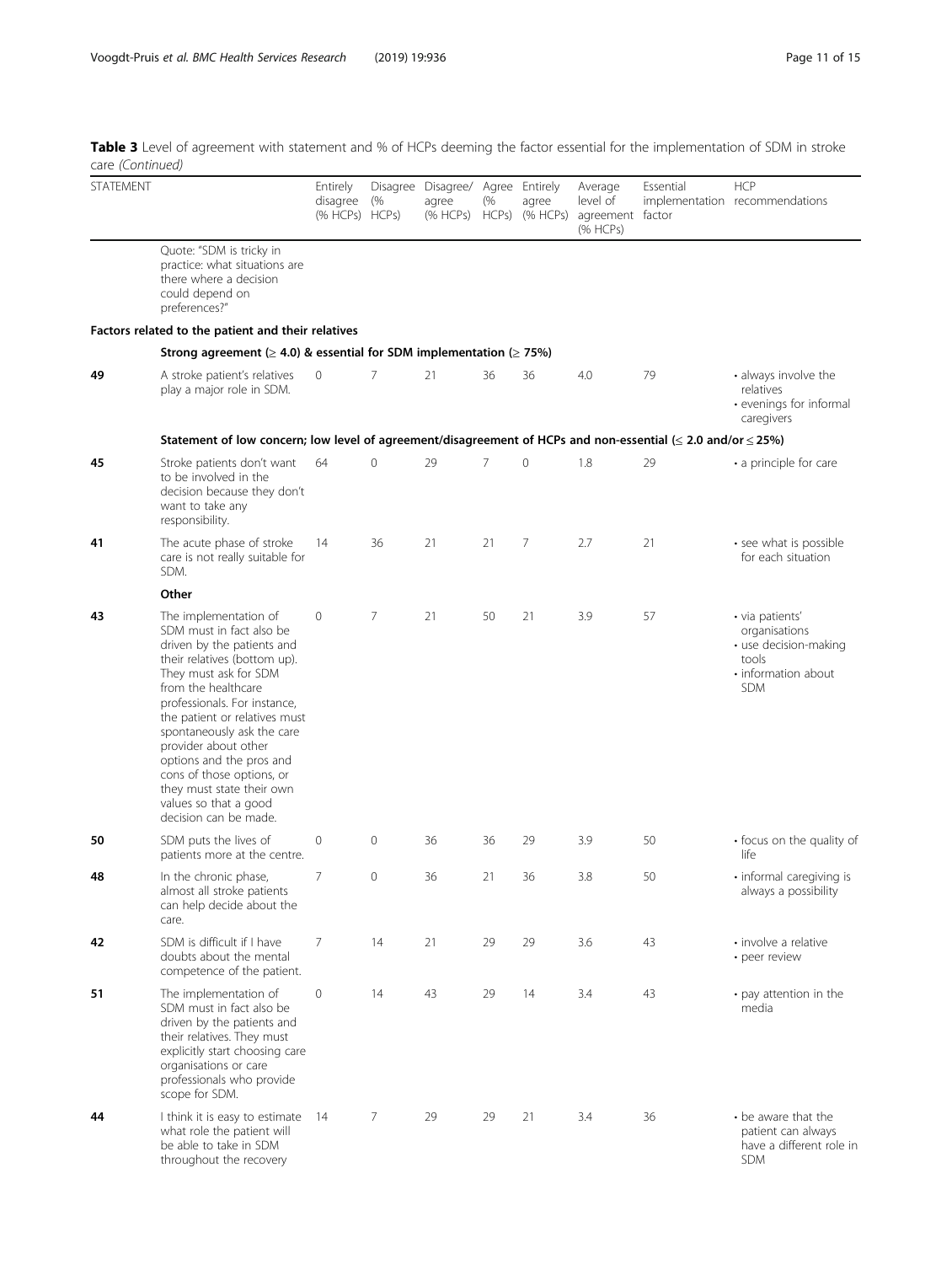Table 3 Level of agreement with statement and % of HCPs deeming the factor essential for the implementation of SDM in stroke care (Continued)

| <b>STATEMENT</b> |                                                                                                                                                                                         | Entirely<br>disagree<br>(% HCPs) | Disagree<br>(%<br>HCPS | Disagree/<br>agree<br>(% HCPs) | Agree<br>(%<br>HCPs) | Entirely<br>agree<br>(% HCPs) | Average<br>level of<br>agreement<br>(% HCPs) | Essential<br>factor | <b>HCP</b><br>implementation recommendations                                           |
|------------------|-----------------------------------------------------------------------------------------------------------------------------------------------------------------------------------------|----------------------------------|------------------------|--------------------------------|----------------------|-------------------------------|----------------------------------------------|---------------------|----------------------------------------------------------------------------------------|
|                  | process. Quote: "Sometimes<br>it starts with very small<br>choices: do you want a<br>raspberry drink or a lemon<br>drink you can get the<br>patient used to taking<br>decisions again." |                                  |                        |                                |                      |                               |                                              |                     | · let people take control<br>as much as possible                                       |
| 47               | Stroke patients are inhibited 29<br>by their brain damage:<br>cognitive problems mean<br>that they can't assist in<br>decision-making.                                                  |                                  | 14                     | 50                             | 7                    | $\mathbf{0}$                  | 2.4                                          | 57                  | • keep looking for the<br>possibilities for each<br>patient<br>• involve the relatives |
| 46               | Stroke patients don't want<br>to join in the decision-<br>making because they think<br>the healthcare professionals<br>- such as me - know<br>what's best.                              | 43                               | 14                     | 29                             | 14                   | $\mathbf{0}$                  | 2.1                                          | 36                  | • a care provider must<br>support the patient in<br>this regard                        |

patients' treatment decisions improves adherence to therapy (Table [3](#page-5-0), statement 37). "If the patient makes the right choice, they are more likely to stick to the therapy  $[$ ...] there will be fewer no-shows  $[$ ...] orthopaedic shoes will be worn". SDM requires clear and understandable communication and the use of the teach-back method (Table [3](#page-5-0), statements 33 and 34). HCPs sometimes experience difficulty presenting information on treatment methods available neutrally, especially when the treatment options are complex.

#### Factors related to the patient and their relatives

Despite possible cognitive or communications issues, HCPs are convinced patients with stroke can be involved in SDM (Table [3](#page-5-0), statements 45 and 47). "It is not easy, though … sometimes it is hard to assess a patient's cognitive skills." Relatives therefore play an important role in the process of SDM (Table [3](#page-5-0), statement 49). SDM should be promoted to patients and their relatives by patients' organisations (Table [3](#page-5-0), statement 43) specifically for patients receiving stroke rehabilitation or chronic stroke care (Table [3,](#page-5-0) statements 41 and 48).

## Recommendations

HCPs gave several practical recommendations for further adoption of SDM in integrated stroke care (Table [3\)](#page-5-0). These recommendations have been summarised and transformed into eight practical recommendations for further adoption of SDM in stroke services (Table [4](#page-12-0)).

## **Discussion**

According to HCPs, training of all HCPs, including personal feedback on consultation and peer observation, is essential for the implementation of SDM in integrated stroke care. The importance of training and personal feedback is also presented in earlier studies  $[5, 6, 18]$  $[5, 6, 18]$  $[5, 6, 18]$  $[5, 6, 18]$  $[5, 6, 18]$  $[5, 6, 18]$  $[5, 6, 18]$ . Contrary to these studies, 'time' was not regarded as an inhibiting factor. As HCPs in integrated stroke care felt that "their current way of explaining the treatment options to patients were sometimes messy or time-consuming when more professionals are involved", and as most of them do not have a comprehensive overview of all the options available for stroke care in primary care, time could be saved by using decision aids and mutually agreeing roles and task in the SDM process [\[18](#page-13-0), [19](#page-13-0)]. HCPs also emphasised the importance of embedding SDM in multidisciplinary meetings. Implementation of SDM in the organisation could be facilitated by appointed ambassadors in the stroke services. They could help to improve its implementation, as a tailor-made intervention to deal with reported or observed barriers to change. As such, it may turn out to be more effective than interventions that are generic and not tailored to context-specific barriers [\[20](#page-14-0)] Ambassadors or knowledge brokers for SDM are essential, as no project team is available in clinical practice to promote SDM (which was the case in this implementation programme). Despite possible cognitive or communications issues, all HCPs are convinced patients with stroke can be involved in the SDM process. The communication methods used by HCPs and relatives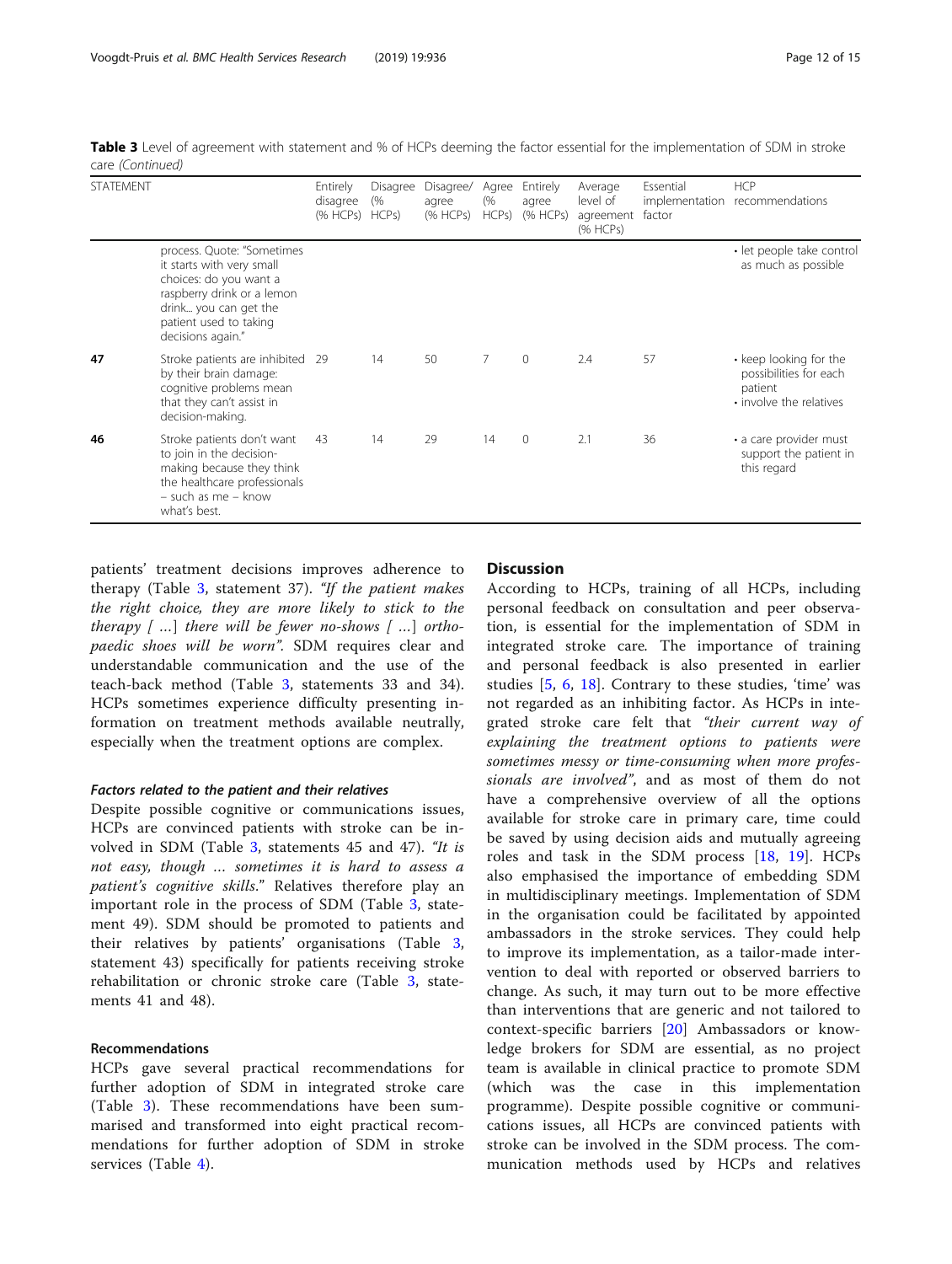#### <span id="page-12-0"></span>Table 4 Practical recommendations for further adoption of SDM in stroke care according to HCPs

| 1. Start an awareness campaign                                                    | Promotional material; SDM in strategic plans; articles on best practices and experiences with<br>SDM (by well-known HCPs); reports on benefits; tools for self-reflection on SDM.                                                                |
|-----------------------------------------------------------------------------------|--------------------------------------------------------------------------------------------------------------------------------------------------------------------------------------------------------------------------------------------------|
| 2. Appoint ambassadors in the organisation                                        | Activities to improve SDM in daily practice; involvement of staff and all HCPs.                                                                                                                                                                  |
| 3. Include SDM in training and courses of HCPs                                    | In courses for HCPs. Topics: relational communication, neutral communication, decision-making<br>dilemmas, teach-back. Include role play, personal reflection and peer observation.                                                              |
| 4. Training on the job                                                            | E-learning courses and in-company training to practice and develop skills. Topics: relational<br>communication, neutral communication, decision-making dilemmas, teach-back. Include role<br>play, personal reflection and peer observation.     |
| 5. What matters to patients?                                                      | Investigation of personal preferences before starting treatment discussions in multidisciplinary<br>meeting; Personal decision tools to state preferences, documentation in electronic<br>health record.                                         |
| 6. Involve relatives                                                              | Proper involvement of relatives because of cognitive and communication problems that can<br>occur. Explanations of roles and responsibilities.                                                                                                   |
| 7. Implementation via stroke services and care<br>chains                          | In meetings of regional and organisational team: discuss how to embed SDM in existing care<br>chains. Agreements on roles and responsibilities for specific decision points for<br>example "transfer charts".                                    |
| 8. Provide an overview of the available primary<br>care for strokes in the region | An informative overview of primary HCPs and organisations who have expertise in stroke care<br>to assist SDM on transfer to primary care. Develop/include quality indicators for primary care in<br>terms of volume norms and requisite training |

turned out to reveal hidden competencies of patients with communication problems and to improve patient participation [\[21](#page-14-0), [22\]](#page-14-0). The relatives, therefore, play an important role too.

Because of its focus on SDM implementation in stroke services, our study adds unique insights into implementing SDM in multidisciplinary care chains and a population of patients who may possibly have limited understanding because of their medical condition. This study is the first that presents barriers and facilitators for SDM with patients with stroke. The strength of this study is the pre-post mixed-method design. It let us validate the results from the first phase of this study and hence to draw robust conclusions. In addition, most if not all professional disciplines working in stroke care participated and the response rate was relatively high. In this study, actual experience with implementing SDM has been investigated. This may have minimised the risk of recall bias. The in-depth interviews in this study were held by an independent researcher who was not involved in the project team. This study, however, has also some weaknesses. Because participation in our study was partly voluntary and the participating HCPs are more likely to be motivated towards implementation of SDM (early adopters), our study population is probably not representative of the entire population of HCPs involved in stroke care. Although we used two models for the implementation of innovation  $[16, 17]$  $[16, 17]$  $[16, 17]$  to compile the topic list – and the response rate was high – it is possible our study has missed certain barriers and facilitators that would be expected and/or experienced by late adopters. Although patients were involved in the development and evaluation of decision aids, a significant shortcoming of this study is the absence of participation by patients or patient representatives. Further research on the experiences of patients and relatives with SDM in integrated stroke care is strongly recommended.

In accordance with an earlier study [\[23](#page-14-0)], accelerated implementation of SDM should preferably start bottomup, within the local setting, by adapting the way HCPs conduct their consultations, adapting the cooperation between HCPs, patients and relatives, and by explicitly sharing responsibilities in the SDM process. All HCPs working together in a care chain or clinical pathway (e.g. for strokes) should be engaged in training for SDM (for instance on the job) – discussing common decision points - to make SDM common practice among stroke services. All the HCPs involved need to embrace and practise the common societal value of patient values and quality of life as the base for healthcare delivery with SDM as a common agent, not as the goal.

## Conclusion

Our study indicated it is feasible to implement SDM in integrated stroke care and several well-known implementation activities could improve SDM in stroke care. Still, some activities are specifically needed to address barriers and facilitators in integrated care for patients with stroke. Surprisingly, HCPs didn't feel the time implications were as important after implementation as before. In addition, they gave several practical recommendations for further adoption of SDM in integrated stroke care. Three of the key recommendations for further adoption of SDM in stroke services, are remarkable: (1) To improve SDM in daily stroke care, stroke services should appoint ambassadors or knowledge brokers for multifaceted implementation strategies among HCPs,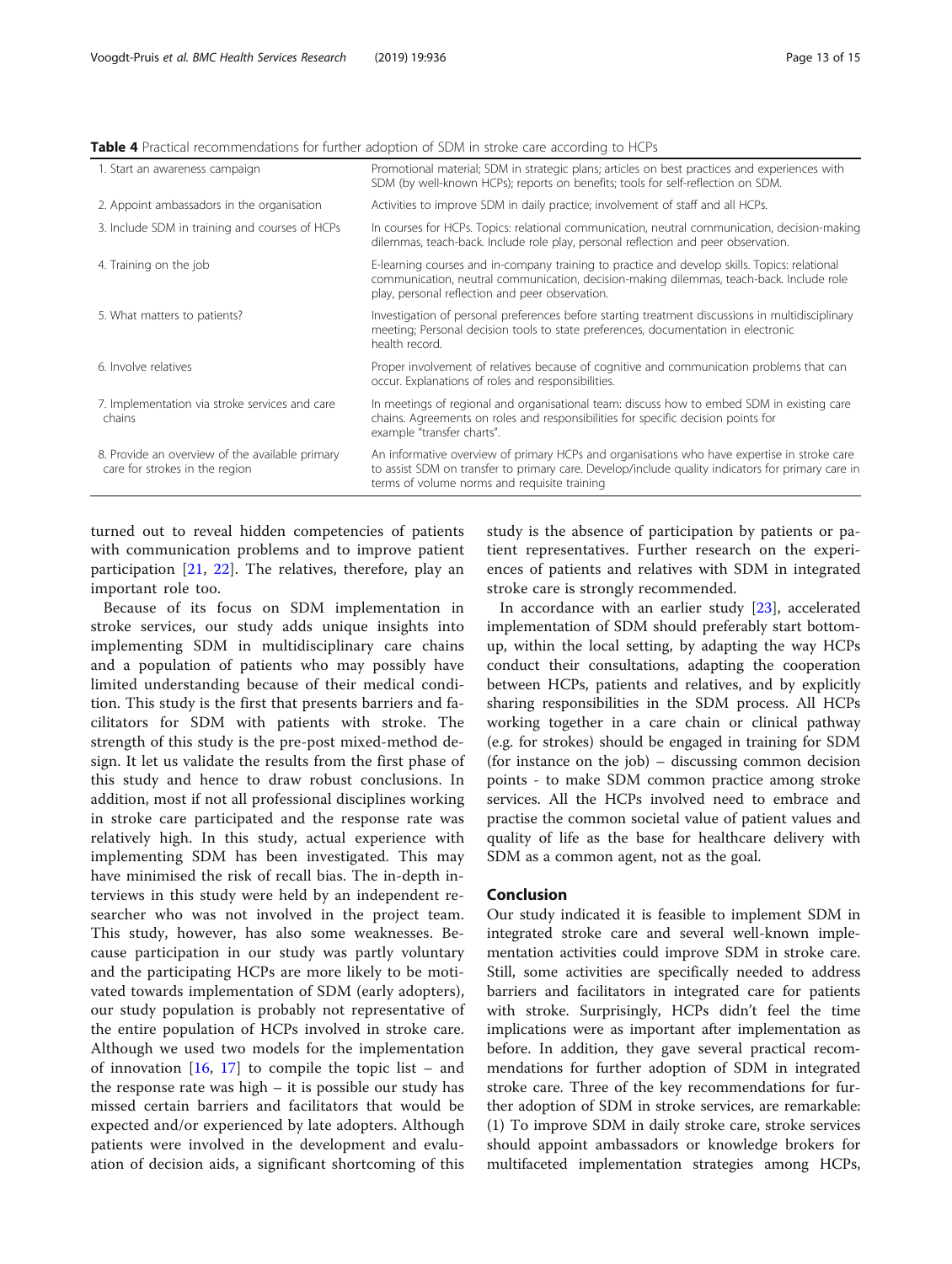<span id="page-13-0"></span>organisations and patients, in order to deal with barriers and facilitators for change. (2) Participating HCPs should discuss how to embed SDM in the integrated stroke care. Agreements on roles and responsibilities for specific decision points will improve SDM in stroke care. For all important decision points, decision tools with an overview of options - with possible benefits and risks should be developed. (3) Despite possible cognitive or communications issues, patients with stroke can be involved in SDM. Implementation strategies on SDM should aim to embed the timely investigation of patients preferences in the care process - before starting treatment discussions in multidisciplinary meeting.

## Supplementary information

Supplementary information accompanies this paper at [https://doi.org/10.](https://doi.org/10.1186/s12913-019-4761-2) [1186/s12913-019-4761-2.](https://doi.org/10.1186/s12913-019-4761-2)

Additional file 1. Baseline questionnaire and the domains (italicised) of the MIDI model [16].

#### Abbreviations

HCP: Healthcare professional; HCPs: Healthcare professionals; SDM: Shared decision making

#### Acknowledgements

The authors would like to acknowledge all members of the regional teams for their participation in the. implementation project.

#### Authors' contributions

HRVP, SB, LvdD designed the two year implementation project. HRVP, SB, EFMH, IR, GB, LvdD, ML, MRST were involved in the implementation programme. HRVP and HJMV developed the plan for the evaluation. HRVP, TR, HJMV developed the baseline and final questionnaire and analysed the data. TR performed the in-depth interviews at baseline. PG, LvdD, IR, GB, EFMH, MRST checked the questionnaires and analyses. HV and TR were the major contributors in writing the manuscript and HJMV contributed too. All authors read and approved the final manuscript.

#### Funding

The project was financed by the Dutch National Health Care Institute. The Dutch National Health Care institute approved the design of the study but had no role in the collection, analysis, interpretation of data or in writing of the manuscript.

#### Availability of data and materials

All transcripts of interviews and questionnaire results are archived by the first author (HRVP).

#### Ethics approval and consent to participate

No ethical approval from a medical ethics committee was needed under Dutch law as this was an observational study among HCPs only (MEC-AMC-W17\_213#17.245).

#### Consent for publication

Not applicable.

#### Competing interests

Nothing to declare.

#### Author details

<sup>1</sup>Stroke Knowledge Network Netherlands, Oudlaan 4, 3515 Utrecht, GA, Netherlands. <sup>2</sup> EnCorps, Goudenregenlaan, 16 1214 ND Hilversum, Netherlands. <sup>3</sup>Netherlands Society of Rehabilitation Medicine, Oudlaan 4,

3515 Utrecht, GA, Netherlands. <sup>4</sup>Maastricht University Medical Center, P. Debyelaan 25, 6229 Maastricht, HX, Netherlands. <sup>5</sup>Branch Organization of Rehabilitation in the Netherlands, Oudlaan 4, 3515 Utrecht, GA, Netherlands. <sup>6</sup>Patient Association for Acquired Brain Injury, Den Heuvel 62, 6881 Velp, VE Netherlands. <sup>7</sup>Dutch General Practitioners' Expert Group on Cardiovascular Diseases, Mercatorlaan, 1200 3528 Utrecht, BL, Netherlands. <sup>8</sup>Panaxea, Science park 400, 1098 XH Amsterdam, Netherlands.

#### Received: 9 June 2019 Accepted: 20 November 2019 Published online: 05 December 2019

#### References

- 1. Stiggelbout AM, et al. Shared decision making: Really putting patients at the centre of healthcare BMJ. 2012 Jan 27;344:e256. doi: [https://doi.org/10.1136/](https://doi.org/10.1136/bmj.e256) [bmj.e256.](https://doi.org/10.1136/bmj.e256)
- 2. Elwyn G, Laitner S, Coulter A, Walker E, Watson P, Thomson R. Implementing shared decision making in the NHS. BMJ. 2010 Oct 14; 341(): c5146.
- 3. Shay LA, Lafata JE. Where is the evidence? A systematic review of SDM and patient outcomes. Med Decis Mak. 2015;35:114–31.
- 4. Elwyn G, Frosch D, Kobrin S. Implementing SDM: consider all the consequences. Implement Sci. 2016;11:114.
- 5. Légaré F, et al. Interventions for increasing the use of shared decision making by healthcare professionals Cochrane systematic review intervention version published: 19 July 2018.
- 6. Légaré F, et al. Barriers and facilitators to implementing shared decisionmaking in clinical practice: update of a systematic review of health professionals' perceptions. Patient Educ Couns. 2008;73:526–35.
- 7. Joseph-Williams N, Elwyn G, Edwards A. Knowledge is not power for patients: a systematic review and thematic synthesis of patient-reported barriers and facilitators to SDM. Patient Educ Couns. 2014;94:291–309.
- 8. The Health Foundation. King E, Taylor, J, Williams R, Vanson T. MAGIC programme: evaluation. An independent evaluation of the MAGIC (making good decisions in collaboration) improvement programme. April 2013.
- 9. Bunn F, Goodman C, Russell B, Wilson P, Manthorpe J, Rait G, Hodkinson I, Durand MA. Supporting shared decision making for older people with multiple health and social care needs: a realist synthesis. BMC Geriatr. 2018 Jul 18;18(1):165. [https://doi.org/10.1186/s12877-018-0853-9.](https://doi.org/10.1186/s12877-018-0853-9)
- 10. Bratzke LC, Muehrer RJ, Kehl KA, Lee KS, Ward EC, Kwekkeboom KL. Selfmanagement priority setting and decision-making in adults with multimorbidity: a narrative review of literature. Int J Nurs Stud Elsevier Ltd. 2015;52(3):744–55.
- 11. Groen-van de Ven L, Smits C, Span M, Jukema J, Coppoolse K, de Lange J, et al. Int Psychogeriatr. September 2016:2016.
- 12. Voogdt-Pruis HR, Veenendaal v H, Benjaminsen S, van der Dussen L. Shared decision making in stroke rehabilitation, Conference paper ISPO South-Africa 2016.
- 13. Voogdt-Pruis HR, Raats I, Boss G, van der Dussen L, Goossens P, Lindhout M, Benjaminsen S. Shared decision making in stroke services; an implementation study conference paper ISDM Lille; 2017.
- 14. Suleman S, Kim E. Decision-making, cognition, and aphasia: developing a foundation for future discussions and inquiry. Aphasiology. 2015;29(12):1–17.
- 15. Elwyn G, Hutchings H, Edwards A, et al. The OPTION scale: measuring the extent that clinicians involve patients in decision-making tasks. Health Expect. 2005;8:34–42.
- 16. Fleuren MA, Paulussen TG, Van Dommelen P, Van Buuren S. Towards a measurement instrument for determinants of innovations. Int J Qual Health Care. 2014;26(5):501–10.
- 17. Scholl I, LaRussa A, Hahlweg P, Kobrin S, Elwyn G. Organizational- and system-level characteristics that influence implementation of shared decision-making and strategies to address them - a scoping review. Implement Sci. 2018;13(1):40. Published 2018 Mar 9. doi:[https://doi.org/10.](https://doi.org/10.1186/s13012-018-0731-z) [1186/s13012-018-0731-z](https://doi.org/10.1186/s13012-018-0731-z)
- 18. Stacey D, Légaré F, Lewis K, Barry MJ, Bennett CL, Eden KB, Holmes-Rovner M, Llewellyn-Thomas H, Lyddiatt A, Thomson R, Trevena L. Decision aids for people facing health treatment or screening decisions. Cochrane Database of Systematic Reviews 2017, Issue 4. Art. No.: CD001431. DOI: [https://doi.](https://doi.org/10.1002/14651858.CD001431.pub) [org/10.1002/14651858.CD001431.pub](https://doi.org/10.1002/14651858.CD001431.pub)
- 19. Pieterse AH, Stiggelbout AM, Montori VM. Shared decision making and the importance of time. JAMA Published online April. 2019;19. [https://doi.org/](https://doi.org/10.1001/jama.2019.3785) [10.1001/jama.2019.3785](https://doi.org/10.1001/jama.2019.3785).